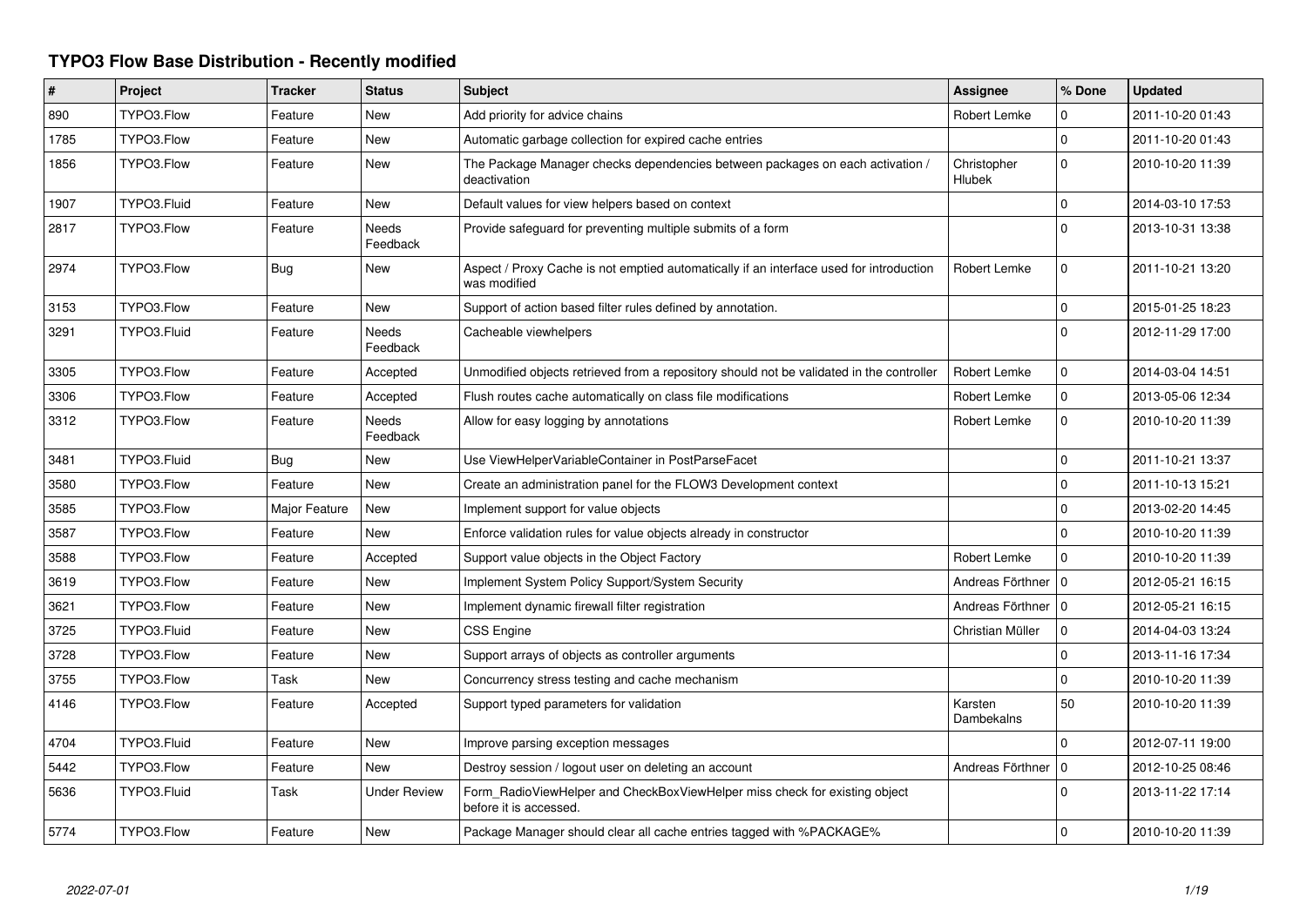| $\vert$ # | Project     | <b>Tracker</b> | <b>Status</b>       | Subject                                                                                                                                                 | <b>Assignee</b>        | % Done       | <b>Updated</b>   |
|-----------|-------------|----------------|---------------------|---------------------------------------------------------------------------------------------------------------------------------------------------------|------------------------|--------------|------------------|
| 5933      | TYPO3.Fluid | Feature        | Accepted            | Optional section rendering                                                                                                                              | Sebastian<br>Kurfuerst | 20           | 2012-05-21 16:18 |
| 6178      | TYPO3.Flow  | Feature        | New                 | Implement FileType and FileSize validators                                                                                                              |                        | $\Omega$     | 2010-10-20 11:39 |
| 6601      | TYPO3.Flow  | Task           | On Hold             | Introduce a new roles definition syntax including runtime constraints                                                                                   | Andreas Förthner   0   |              | 2010-10-20 11:39 |
| 6602      | TYPO3.Flow  | Feature        | New                 | Implement after invocation handling                                                                                                                     | Andreas Förthner       | l O          | 2011-01-07 11:15 |
| 6603      | TYPO3.Flow  | Feature        | New                 | Provide a policy management API                                                                                                                         | Andreas Förthner   0   |              | 2010-10-20 11:39 |
| 6712      | TYPO3.Flow  | Feature        | Accepted            | Implement mixin support                                                                                                                                 | Robert Lemke           | $\mathbf{0}$ | 2011-11-08 00:18 |
| 7608      | TYPO3.Fluid | Feature        | New                 | Configurable shorthand/object accessor delimiters                                                                                                       |                        | $\mathbf 0$  | 2013-11-07 14:08 |
| 8462      | TYPO3.Flow  | Feature        | New                 | Check subobjects in query rewriting                                                                                                                     |                        | $\mathbf{0}$ | 2010-10-20 11:39 |
| 8463      | TYPO3.Flow  | Feature        | New                 | Check security policy for objects reconstituted in the session scope                                                                                    |                        | $\mathbf 0$  | 2010-10-20 11:39 |
| 8464      | TYPO3.Flow  | Feature        | New                 | Write settings using the ConfigurationManager                                                                                                           |                        | $\mathbf 0$  | 2011-12-15 17:06 |
| 8491      | TYPO3.Fluid | Task           | Needs<br>Feedback   | link action and uri action differ in absolute argument                                                                                                  | Karsten<br>Dambekalns  | $\mathbf{0}$ | 2012-03-07 17:05 |
| 8648      | TYPO3.Fluid | <b>Bug</b>     | New                 | format.crop ViewHelper should support all features of the crop stdWrap function                                                                         |                        | $\mathbf{0}$ | 2011-10-21 13:37 |
| 8923      | TYPO3.Flow  | Task           | <b>Under Review</b> | Provide a Nginx Server Configuration for FLOW3                                                                                                          | Christian Müller       | $\mathbf 0$  | 2014-06-19 16:34 |
| 8981      | TYPO3.Flow  | Feature        | New                 | Security/Performance: Provide Webserver Configuration file for common webservers -<br>do not use .htaccess                                              |                        | $\Omega$     | 2010-10-20 11:39 |
| 8989      | TYPO3.Fluid | Feature        | Needs<br>Feedback   | Search path for fluid template files                                                                                                                    |                        | $\Omega$     | 2012-03-12 18:10 |
| 9005      | TYPO3.Fluid | Feature        | Accepted            | Fluid Template Analyzer (FTA)                                                                                                                           | Sebastian<br>Kurfuerst | 20           | 2011-05-06 11:03 |
| 9313      | TYPO3.Flow  | Feature        | New                 | Support for currencies                                                                                                                                  |                        | $\mathbf 0$  | 2011-12-15 17:44 |
| 9514      | TYPO3.Fluid | Feature        | New                 | Support explicit Array Arguments for ViewHelpers                                                                                                        |                        | $\mathbf 0$  | 2011-05-06 11:03 |
| 9537      | TYPO3.Flow  | Feature        | New                 | Query criterions should be able to compare whole objects                                                                                                |                        | $\mathbf 0$  | 2011-10-04 18:42 |
| 9861      | TYPO3.Flow  | Feature        | Needs<br>Feedback   | Leave logging up and running as long as possible                                                                                                        |                        | $\mathbf 0$  | 2012-03-15 10:53 |
| 9950      | TYPO3.Fluid | Task           | New                 | Binding to nested arrays impossible for form-elements                                                                                                   |                        | $\Omega$     | 2011-10-20 01:48 |
| 9968      | TYPO3.Flow  | Feature        | New                 | Promote security publishing configuration automatically when persisting models                                                                          | Andreas Förthner       | l O          | 2013-12-09 22:03 |
| 10472     | TYPO3.Fluid | Feature        | New                 | Fluid Standalone distribution                                                                                                                           |                        | $\mathbf 0$  | 2012-10-16 15:17 |
| 10678     | TYPO3.Flow  | Bug            | New                 | ReflectionService doesn't reflect methods of child classes correctly when they get<br>reflected before their parent class in the initialization process |                        | $\mathbf{0}$ | 2011-10-21 13:20 |
| 10911     | TYPO3.Fluid | Task           | New                 | Tx Fluid ViewHelpers Form AbstractFormViewHelper->renderHiddenIdentityField<br>should be more reliable                                                  |                        | $\Omega$     | 2011-09-30 12:29 |
| 11039     | TYPO3.Flow  | <b>Bug</b>     | Needs<br>Feedback   | Static object container injects properties to result of factory object                                                                                  |                        | $\Omega$     | 2012-03-14 13:41 |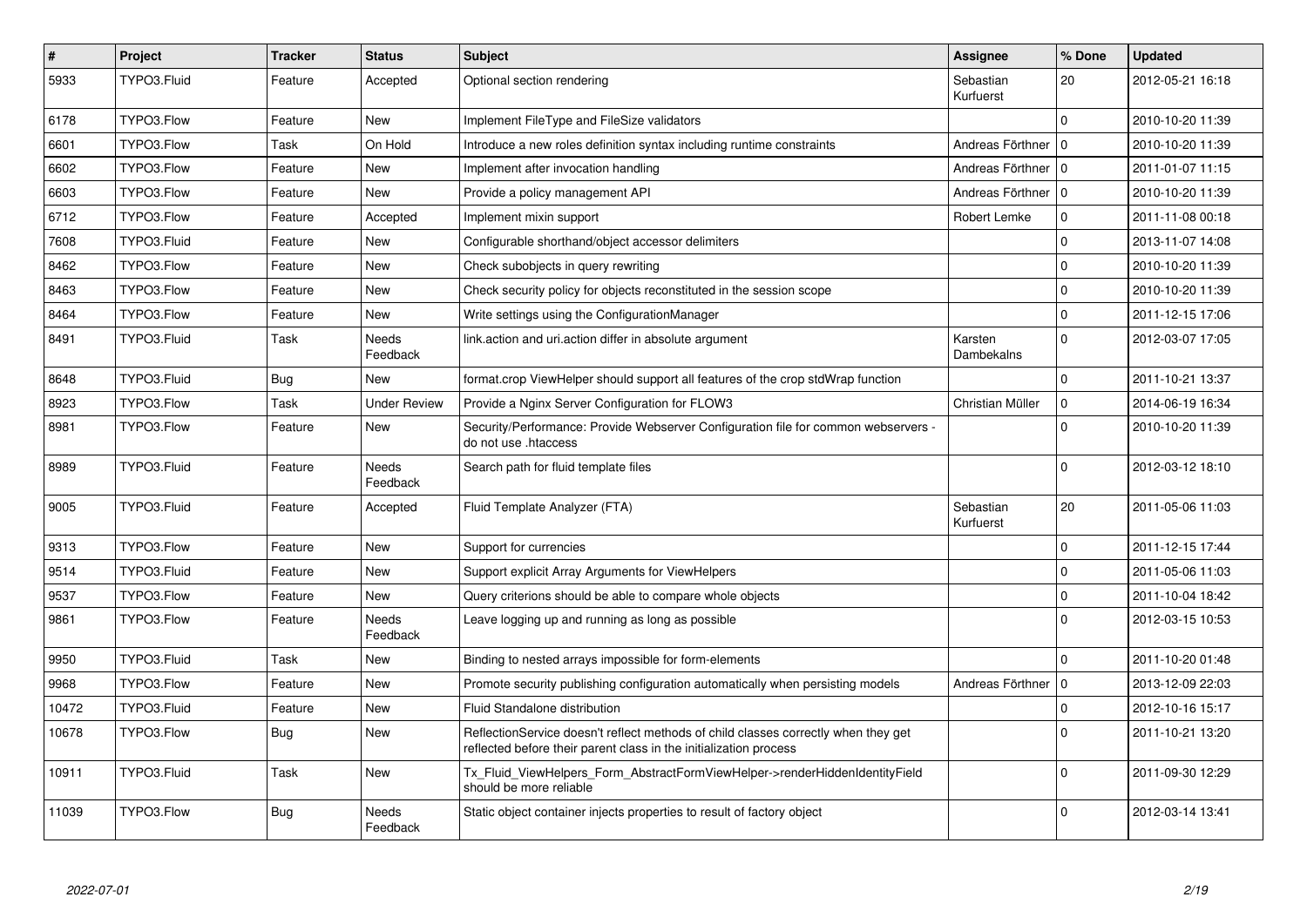| $\vert$ # | Project     | <b>Tracker</b> | <b>Status</b>     | <b>Subject</b>                                                                         | <b>Assignee</b>              | % Done       | <b>Updated</b>   |
|-----------|-------------|----------------|-------------------|----------------------------------------------------------------------------------------|------------------------------|--------------|------------------|
| 12863     | TYPO3.Fluid | <b>Bug</b>     | <b>New</b>        | Attributes of a viewhelper can't contain a '-'                                         | Sebastian<br>Kurfuerst       | 0            | 2011-10-21 13:37 |
| 13045     | TYPO3.Fluid | <b>Bug</b>     | New               | Entity decode of strings are different between if-conditions and output of variable    |                              | $\Omega$     | 2011-10-21 13:37 |
| 13559     | TYPO3.Flow  | <b>Bug</b>     | Accepted          | ObjectSerializer failes with persistent objects within arrays                          | Karsten<br><b>Dambekalns</b> | $\mathbf{0}$ | 2012-11-08 09:39 |
| 25907     | TYPO3.Flow  | Task           | <b>New</b>        | Referrer should only contain the URI of the previous request                           |                              | $\Omega$     | 2011-04-12 12:00 |
| 25988     | TYPO3.Flow  | Bug            | New               | Useless proxies are built for some classes                                             |                              | $\mathbf{0}$ | 2011-10-21 13:20 |
| 26658     | TYPO3.Fluid | Task           | New               | Make Form ViewHelpers consistent                                                       |                              | 75           | 2012-06-20 11:37 |
| 26664     | TYPO3.Fluid | Task           | New               | Clean up Form ViewHelpers                                                              |                              | 75           | 2012-06-20 11:37 |
| 26745     | TYPO3.Flow  | Feature        | New               | MVC should know about entities lying in the session                                    |                              | 100          | 2012-07-10 12:14 |
| 26765     | TYPO3.Flow  | Feature        | Accepted          | Support class schema features for every reflected class                                | Karsten<br>Dambekalns        | $\mathbf 0$  | 2013-02-14 20:47 |
| 26767     | TYPO3.Flow  | Feature        | New               | Reflection method to get a method return type and documentation                        |                              | $\Omega$     | 2011-08-29 21:45 |
| 26943     | TYPO3.Flow  | Feature        | Needs<br>Feedback | Add i18n support to domain models                                                      | Karsten<br>Dambekalns        | $\mathbf{0}$ | 2013-05-21 13:28 |
| 26986     | TYPO3.Flow  | Feature        | Accepted          | Debug toolbar                                                                          | Christian Müller             | $\mathbf{0}$ | 2012-06-08 20:41 |
| 27045     | TYPO3.Flow  | <b>Bug</b>     | New               | Introduced properties are not available in the reflection service during a compile run |                              | $\mathbf{0}$ | 2013-12-07 11:14 |
| 27088     | TYPO3.Flow  | <b>Bug</b>     | On Hold           | initializeObject() is called too early when reconstructing entities                    |                              | $\mathbf{0}$ | 2013-04-08 17:53 |
| 27322     | TYPO3.Flow  | Feature        | On Hold           | Add support for Appserver-in-PHP, which could result in much faster executions.        | Christopher<br>Hlubek        | $\mathbf 0$  | 2012-07-09 18:11 |
| 27379     | TYPO3.Flow  | Bug            | Needs<br>Feedback | add check to clear the database at tearDown in testing                                 |                              | $\Omega$     | 2012-03-14 14:41 |
| 27561     | TYPO3.Flow  | Task           | Accepted          | Complete documentation                                                                 |                              | 84           | 2013-09-23 12:56 |
| 27607     | TYPO3.Fluid | <b>Bug</b>     | New               | Make Fluid comparisons work when first element is STRING, second is NULL.              |                              | $\mathbf{0}$ | 2012-03-12 19:18 |
| 27721     | TYPO3.Flow  | <b>Bug</b>     | Needs<br>Feedback | Permissions of uploaded resources not correct                                          | Karsten<br>Dambekalns        | $\mathbf{0}$ | 2012-03-15 10:37 |
| 27798     | TYPO3.Flow  | <b>Bug</b>     | Accepted          | CSRF protection not working for forms in a plugin                                      |                              | $\Omega$     | 2013-08-14 15:35 |
| 28016     | TYPO3.Flow  | <b>Bug</b>     | Needs<br>Feedback | Cascade remove of cleared ArrayCollection                                              | Karsten<br>Dambekalns        | $\Omega$     | 2013-02-14 20:46 |
| 28052     | TYPO3.Flow  | Feature        | On Hold           | Possibility to enable or disable accounts                                              | Julian Kleinhans             | 60           | 2013-05-21 13:28 |
| 28074     | TYPO3.Flow  | Feature        | Needs<br>Feedback | Provide a shell script that installs Phoenix or FLOW3 from git                         | Markus Bucher                | $\mathbf 0$  | 2012-03-14 14:49 |
| 28136     | TYPO3.Flow  | Feature        | <b>New</b>        | <b>HTTP Semantics for Transactions and more</b>                                        |                              | $\mathbf{0}$ | 2012-05-21 16:15 |
| 28231     | TYPO3.Flow  | Feature        | New               | Allow output to STDERR for CLI Response                                                |                              | $\mathbf 0$  | 2011-07-15 13:32 |
| 28319     | TYPO3.Flow  | <b>Bug</b>     | Needs<br>Feedback | Access denied will be logged at the wrong location in nested calls                     |                              | $\Omega$     | 2012-03-14 14:52 |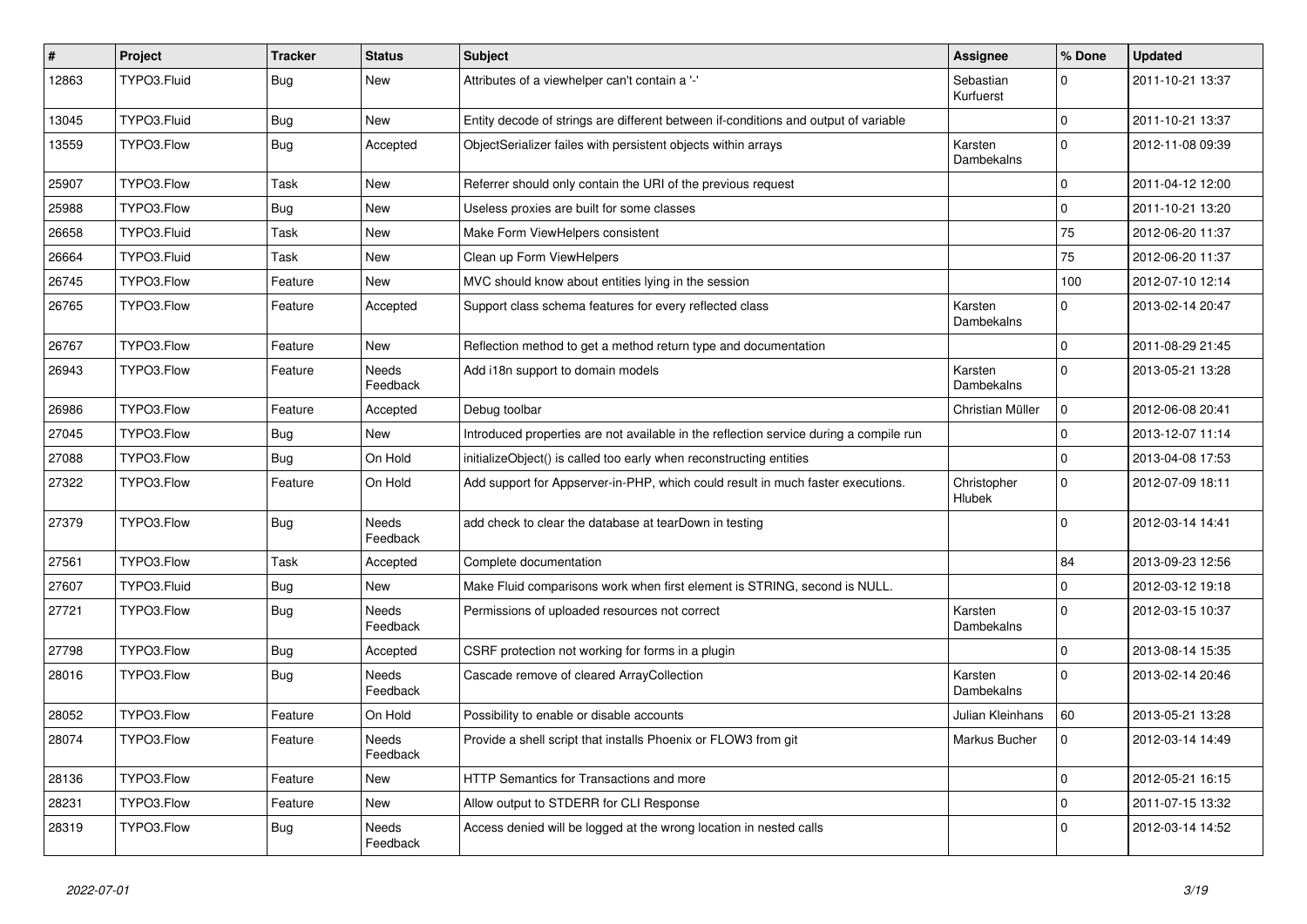| $\vert$ # | Project                                | <b>Tracker</b> | <b>Status</b>            | Subject                                                                                                                 | <b>Assignee</b>        | % Done      | <b>Updated</b>   |
|-----------|----------------------------------------|----------------|--------------------------|-------------------------------------------------------------------------------------------------------------------------|------------------------|-------------|------------------|
| 28399     | TYPO3.Flow                             | Feature        | <b>Needs</b><br>Feedback | Validation message and code should be configurable for bundled validators                                               |                        | 0           | 2012-12-10 15:52 |
| 28549     | TYPO3.Fluid                            | <b>Bug</b>     | New                      | make widgets cacheable, i.e. not implement childnodeaccess interface                                                    |                        | 0           | 2011-10-21 13:37 |
| 28550     | TYPO3.Fluid                            | <b>Bug</b>     | New                      | (v4) make widgets cacheable, i.e. not implement childnodeaccess interface                                               |                        | $\mathbf 0$ | 2011-10-21 13:37 |
| 28551     | TYPO3.Fluid                            | <b>Bug</b>     | Accepted                 | (v4) backport VHTest                                                                                                    | Sebastian<br>Kurfuerst | 80          | 2011-10-21 13:37 |
| 28552     | TYPO3.Fluid                            | <b>Bug</b>     | New                      | (v5) write ViewHelper test for compiled run; adjust functional test to do two passes<br>(uncached & cached)             |                        | $\Omega$    | 2011-10-21 13:37 |
| 28553     | TYPO3.Fluid                            | <b>Bug</b>     | New                      | improve XHProf test setup                                                                                               |                        | 0           | 2011-10-21 13:37 |
| 28554     | TYPO3.Fluid                            | <b>Bug</b>     | New                      | (v4) implement feature flag to disable caching                                                                          |                        | $\mathbf 0$ | 2011-10-21 13:37 |
| 28964     | <b>TYPO3 Flow Base</b><br>Distribution | Feature        | New                      | Integrate Behat tool for BDD                                                                                            |                        | $\Omega$    | 2011-08-13 16:03 |
| 29202     | TYPO3.Flow                             | Task           | New                      | Provide a Cherokee Server Configuration for FLOW3                                                                       |                        | 0           | 2011-08-24 07:45 |
| 29258     | TYPO3.Flow                             | Feature        | Needs<br>Feedback        | Provide a way to override classes by environment                                                                        |                        | 0           | 2012-03-14 19:29 |
| 29387     | TYPO3.Flow                             | Feature        | <b>Needs</b><br>Feedback | A token with wrong credentials should throw an exception                                                                | Andreas Förthner   0   |             | 2011-08-31 15:32 |
| 29405     | TYPO3.Flow                             | <b>Bug</b>     | New                      | When storing a new entity inside the session, it will be fully serialized instead of just the<br>reference being stored |                        | $\Omega$    | 2013-04-04 11:34 |
| 29425     | TYPO3.Flow                             | <b>Bug</b>     | New                      | Deletion of a blog post with resources fails with FK constraint error                                                   |                        | $\Omega$    | 2011-10-21 13:20 |
| 29476     | TYPO3.Flow                             | Feature        | New                      | Provider rendering time and query count for request                                                                     |                        | $\mathbf 0$ | 2011-09-05 09:22 |
| 29794     | TYPO3.Kickstart                        | Feature        | New                      | Initialize collections in generated models                                                                              |                        | $\mathbf 0$ | 2011-09-14 23:23 |
| 29972     | TYPO3.Flow                             | Feature        | <b>Under Review</b>      | <b>Configurable Redirects</b>                                                                                           | Tim Kandel             | 0           | 2013-10-02 15:43 |
| 30258     | TYPO3.Flow                             | Feature        | New                      | Support optional package dependencies                                                                                   |                        | $\mathbf 0$ | 2011-09-24 18:34 |
| 30418     | TYPO3.Flow                             | Feature        | New                      | Package bootstrapping following dependencies                                                                            |                        | $\mathbf 0$ | 2011-10-21 13:38 |
| 30423     | TYPO3.Flow                             | Feature        | New                      | Rendering template of other action without forward                                                                      |                        | $\mathbf 0$ | 2013-01-21 14:03 |
| 30424     | TYPO3.Flow                             | <b>Bug</b>     | New                      | Forward object arguments with changes                                                                                   |                        | $\mathbf 0$ | 2011-10-21 13:20 |
| 30425     | TYPO3.Flow                             | <b>Bug</b>     | New                      | New methods are not updated in Policies during Development                                                              |                        | 0           | 2011-10-21 13:20 |
| 30428     | TYPO3.Flow                             | Feature        | New                      | Cloning of request arguments                                                                                            |                        | $\mathbf 0$ | 2011-09-29 13:26 |
| 30555     | TYPO3.Fluid                            | Feature        | New                      | Make TagBuilder more extensible                                                                                         |                        | $\mathbf 0$ | 2012-06-29 12:41 |
| 30890     | TYPO3.Flow                             | Feature        | Accepted                 | Developer Toolbar                                                                                                       | Christian Müller       | 0           | 2013-05-21 13:28 |
| 30933     | TYPO3.Flow                             | Feature        | Needs<br>Feedback        | Check for unique constraints on add()                                                                                   | Karsten<br>Dambekalns  | $\mathbf 0$ | 2014-10-01 12:36 |
| 30937     | TYPO3.Fluid                            | <b>Bug</b>     | New                      | CropViewHelper stringToTruncate can't be supplied so it can't be easily extended                                        |                        | 100         | 2011-10-21 13:37 |
| 31002     | TYPO3.Flow                             | <b>Bug</b>     | New                      | Generated __ sleep method handles static properties as members.                                                         |                        | 0           | 2011-10-21 13:20 |
| 31210     | TYPO3.Flow                             | Bug            | New                      | constructor of proxy class not compatible with interfaces defening a constructor                                        |                        | $\pmb{0}$   | 2011-11-07 22:02 |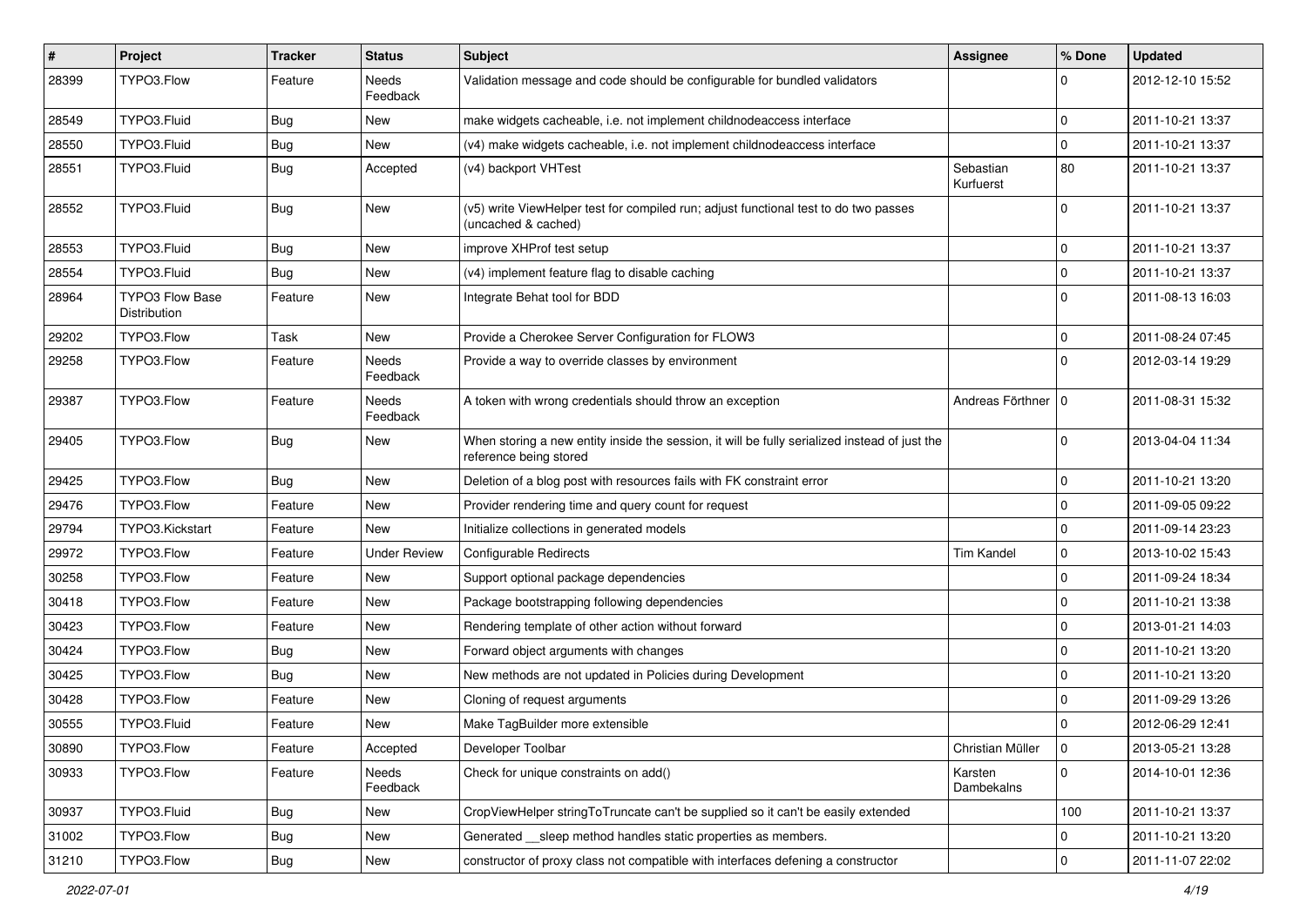| #     | Project                         | <b>Tracker</b> | <b>Status</b>     | Subject                                                                            | Assignee              | % Done       | <b>Updated</b>   |
|-------|---------------------------------|----------------|-------------------|------------------------------------------------------------------------------------|-----------------------|--------------|------------------|
| 31261 | TYPO3.Flow                      | Feature        | New               | Virtual objects - generate proxy classes for interfaces                            |                       | $\Omega$     | 2011-10-25 10:23 |
| 31262 | TYPO3.Flow                      | Feature        | New               | Named arguments in Objects.yaml for constructor arguments                          |                       | 0            | 2011-10-25 10:26 |
| 31339 | TYPO3.Flow                      | Task           | On Hold           | Search                                                                             |                       | $\mathbf 0$  | 2012-06-21 12:17 |
| 31484 | TYPO3.Flow                      | Feature        | Needs<br>Feedback | possibility to modify inner workings of proxy class builder                        |                       | $\Omega$     | 2012-03-14 18:10 |
| 31500 | TYPO3.Flow                      | Bug            | Under Review      | Argument validation for CLI requests is not done                                   | Karsten<br>Dambekalns | $\mathbf 0$  | 2014-02-24 14:00 |
| 31955 | TYPO3.Fluid                     | Feature        | New               | f:uri.widget                                                                       |                       | 0            | 2011-11-22 12:27 |
| 32035 | TYPO3.Fluid                     | Task           | New               | Improve fluid error messages                                                       |                       | $\Omega$     | 2012-01-27 15:59 |
| 32105 | TYPO3.Flow                      | <b>Bug</b>     | New               | IgnoreValidation ignored if ACL is set for this controller action                  |                       | 0            | 2011-11-26 11:22 |
| 32106 | TYPO3.Flow                      | Feature        | Accepted          | Support for Object source in PropertyMapper                                        |                       | $\mathbf 0$  | 2013-06-24 09:59 |
| 32294 | TYPO3.Flow                      | Feature        | New               | Lazy initialization of loggers                                                     |                       | $\mathbf{0}$ | 2011-12-05 10:29 |
| 32425 | TYPO3.Flow                      | Bug            | Accepted          | IpAddressRange methods not completly implemented                                   | Karsten<br>Dambekalns | $\Omega$     | 2012-06-28 10:23 |
| 32574 | TYPO3.Flow                      | <b>Bug</b>     | Accepted          | FLOW3 enters fork bombs when using cgi-fcgi vs cli                                 | Karsten<br>Dambekalns | $\Omega$     | 2012-03-07 17:21 |
| 32607 | TYPO3.Flow                      | Feature        | Needs<br>Feedback | Export localized strings for JS consumption                                        | Karsten<br>Dambekalns | $\Omega$     | 2013-05-21 13:28 |
| 32707 | TYPO3.Flow                      | Bug            | Accepted          | <b>Bad Bad FileBackend</b>                                                         | Karsten<br>Dambekalns | $\Omega$     | 2013-05-21 13:33 |
| 32869 | TYPO3.Flow                      | Bug            | New               | Security config tokenClass doesnt throw exception if not found the class           |                       | $\mathbf 0$  | 2012-03-19 10:53 |
| 32873 | TYPO3.Flow                      | <b>Bug</b>     | Accepted          | Value changes for logged in account are not persisted due to session serialization | Karsten<br>Dambekalns | $\Omega$     | 2012-02-01 12:43 |
| 32985 | TYPO3.Flow                      | Feature        | New               | Implement Processing Rules when merging numerically-indexed arrays                 |                       | $\Omega$     | 2012-05-30 09:35 |
| 33018 | TYPO3.Flow                      | Feature        | New               | Translator should support override of labels from other packages                   |                       | $\Omega$     | 2012-01-06 13:05 |
| 33024 | TYPO3.Flow                      | <b>Bug</b>     | Accepted          | Exception when validating a float in a Model with the Number validator             | Karsten<br>Dambekalns | $\Omega$     | 2012-03-07 22:08 |
| 33049 | TYPO3.Flow                      | Feature        | New               | Allow configuration of context without environment variable (needed for IIS)       |                       | 0            | 2012-03-07 20:51 |
| 33055 | TYPO3.Flow                      | Bug            | New               | AccessDeniedException instead of WebRedirect                                       |                       | 0            | 2014-04-17 15:54 |
| 33069 | TYPO3.Flow                      | Task           | New               | Make command output sparse, implement generic verbose switch                       |                       | $\mathbf 0$  | 2013-08-19 14:33 |
| 33078 | TYPO3.Flow                      | <b>Bug</b>     | New               | No Redirect to Login                                                               |                       | 0            | 2012-03-07 17:45 |
| 33215 | TYPO3.Fluid                     | Feature        | New               | RFC: Dynamic values in ObjectAccess paths                                          |                       | $\mathbf 0$  | 2016-04-15 09:26 |
| 33258 | TYPO3.Flow                      | Major Feature  | Accepted          | Implement support for Assetic                                                      |                       | $\mathbf 0$  | 2014-02-24 08:05 |
| 33293 | TYPO3.Flow                      | <b>Bug</b>     | New               | Injection to private variable results in injection of the the wrong class          |                       | $\mathbf 0$  | 2012-01-18 16:41 |
| 33308 | TYPO3 Flow Base<br>Distribution | Task           | New               | General date and time handling rules                                               |                       | 0            | 2012-03-06 16:05 |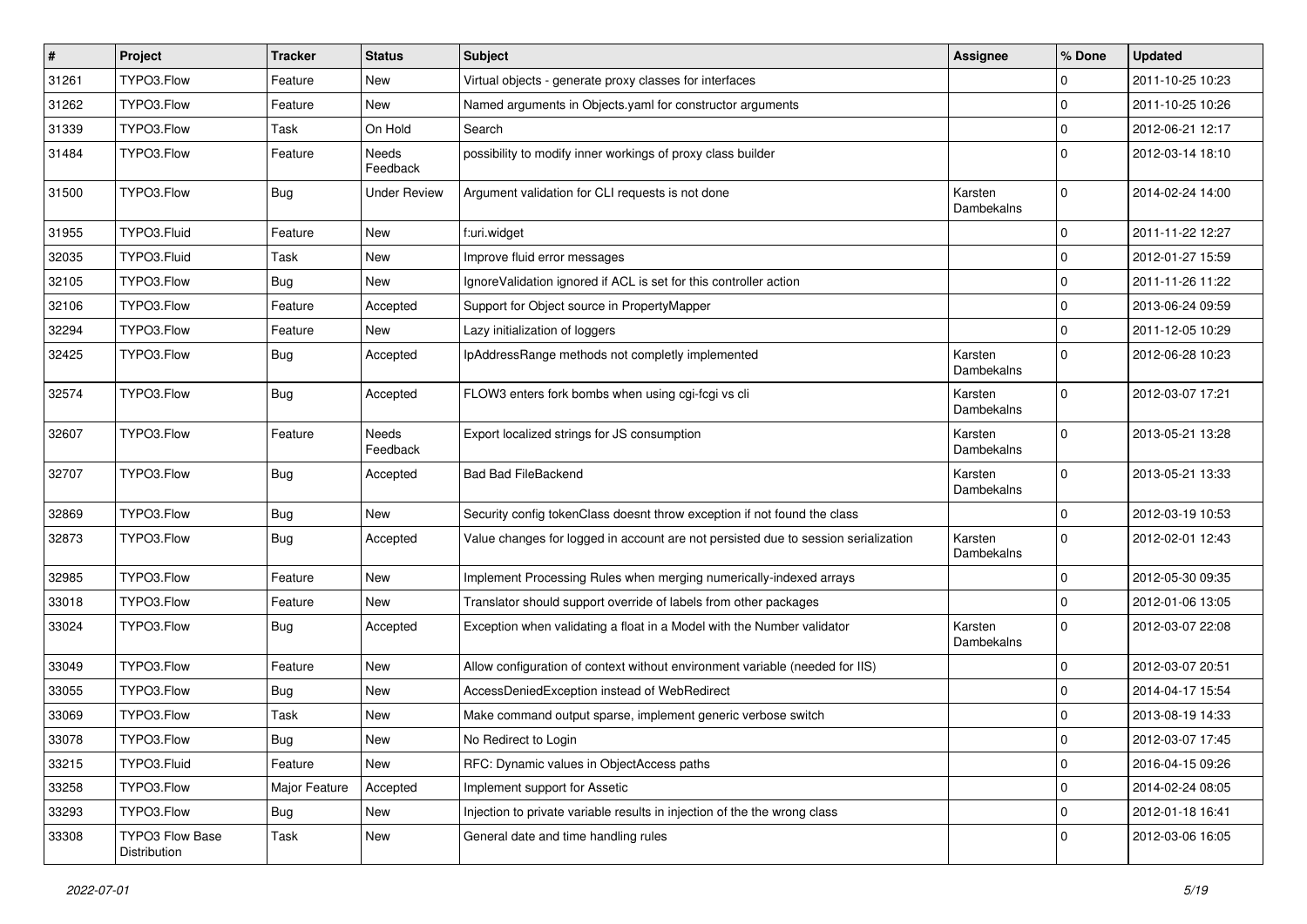| $\sharp$ | Project                                | <b>Tracker</b> | <b>Status</b>     | Subject                                                                                              | Assignee               | % Done              | <b>Updated</b>   |
|----------|----------------------------------------|----------------|-------------------|------------------------------------------------------------------------------------------------------|------------------------|---------------------|------------------|
| 33394    | TYPO3.Fluid                            | Feature        | Needs<br>Feedback | Logical expression parser for BooleanNode                                                            | <b>Tobias Liebig</b>   | 90                  | 2014-08-14 14:10 |
| 33465    | TYPO3.Flow                             | <b>Bug</b>     | New               | Some vital commands to recover the system fail when recovery is needed                               |                        | $\mathbf 0$         | 2012-01-26 15:51 |
| 33551    | TYPO3.Fluid                            | <b>Bug</b>     | New               | View helper values break out of a partial scope                                                      | Sebastian<br>Kurfuerst | $\Omega$            | 2013-06-05 14:41 |
| 33587    | TYPO3.Flow                             | Feature        | New               | Automatically remove unused Resources                                                                |                        | $\Omega$            | 2013-11-11 18:21 |
| 33628    | TYPO3.Fluid                            | <b>Bug</b>     | Needs<br>Feedback | Multicheckboxes (multiselect) for Collections don't work                                             | Christian Müller       | $\Omega$            | 2012-06-28 10:27 |
| 33710    | TYPO3.Flow                             | Feature        | New               | Configuration based on Domain                                                                        |                        | $\Omega$            | 2012-02-06 16:08 |
| 33937    | TYPO3.Flow                             | Feature        | Accepted          | Convenience method to resolve public "resource://" paths                                             | Karsten<br>Dambekalns  | $\Omega$            | 2014-04-15 11:40 |
| 34133    | TYPO3.Flow                             | Feature        | New               | RFC: Handle Semicolons in Path part of URIs as Scoped Path Parameters                                |                        | 0                   | 2012-02-21 15:17 |
| 34134    | TYPO3.Flow                             | <b>Bug</b>     | Needs<br>Feedback | PropertyMapper throws unnecessary exception                                                          | Christian Müller       | $\mathbf 0$         | 2014-02-19 10:14 |
| 34309    | TYPO3.Fluid                            | Task           | New               | Unknown ViewHelpers cause exception - should be handled more graceful                                |                        | $\Omega$            | 2012-03-07 18:40 |
| 34404    | TYPO3.Flow                             | Bug            | New               | JsonView transformObject does not respect _descendAll configuration                                  |                        | $\Omega$            | 2012-02-29 01:12 |
| 34674    | TYPO3.Flow                             | Feature        | Accepted          | NotFoundView is not injected in ActionController                                                     | Robert Lemke           | $\mathbf 0$         | 2012-07-22 10:59 |
| 34682    | TYPO3.Fluid                            | <b>Bug</b>     | Under Review      | Radio Button missing checked on validation error                                                     |                        | $\Omega$            | 2013-11-20 20:58 |
| 34816    | TYPO3.Flow                             | Feature        | New               | Long text encryption                                                                                 |                        | $\Omega$            | 2012-03-14 08:33 |
| 34879    | TYPO3.Flow                             | <b>Bug</b>     | Accepted          | Proxied object is not update()able                                                                   | Karsten<br>Dambekalns  | $\Omega$            | 2013-01-22 15:17 |
| 35030    | TYPO3.Flow                             | Feature        | Under Review      | Dynamic locale detection                                                                             | Karsten<br>Dambekalns  | $\Omega$            | 2013-09-26 18:08 |
| 35083    | TYPO3.Flow                             | Bug            | New               | involving SecurityContext in Widget's __wakeup situation leads to an exception                       |                        | $\Omega$            | 2012-03-21 13:06 |
| 35388    | TYPO3.Flow                             | Feature        | New               | Use the current package as default for translations within controllers                               |                        | $\Omega$            | 2013-12-03 23:12 |
| 35420    | <b>TYPO3 Flow Base</b><br>Distribution | Suggestion     | New               | Review use of try / catch in the Security Framework                                                  | Andreas Förthner   0   |                     | 2012-03-31 00:00 |
| 35709    | TYPO3.Flow                             | Task           | New               | Implement global Command aliases                                                                     |                        | 0                   | 2013-08-19 14:33 |
| 35720    | TYPO3.Flow                             | Bug            | New               | Access denied Exception for widget links to actions with a policy                                    |                        | 0                   | 2012-10-25 14:08 |
| 35781    | TYPO3.Flow                             | Feature        | New               | Model validation                                                                                     |                        | $\mathbf 0$         | 2012-04-08 17:06 |
| 35783    | TYPO3.Flow                             | Feature        | New               | Lifecycle method after property mapping                                                              |                        | 0                   | 2012-04-08 21:01 |
| 35831    | TYPO3.Flow                             | Bug            | New               | Deleting or unpublishing of a resource deletes all published symlinks<br>(Web/_Resources/Persistent) |                        | $\mathbf{0}$        | 2012-04-11 09:31 |
| 35868    | TYPO3.Flow                             | <b>Bug</b>     | On Hold           | Unstable condition in Utility\Environment                                                            | Karsten<br>Dambekalns  | $\mathbf 0$         | 2012-06-25 22:37 |
| 35970    | TYPO3.Flow                             | Task           | New               | Improve performance of Utility/Arrays::integerExplode by using array_map                             |                        | $\mathsf{O}\xspace$ | 2012-04-13 15:38 |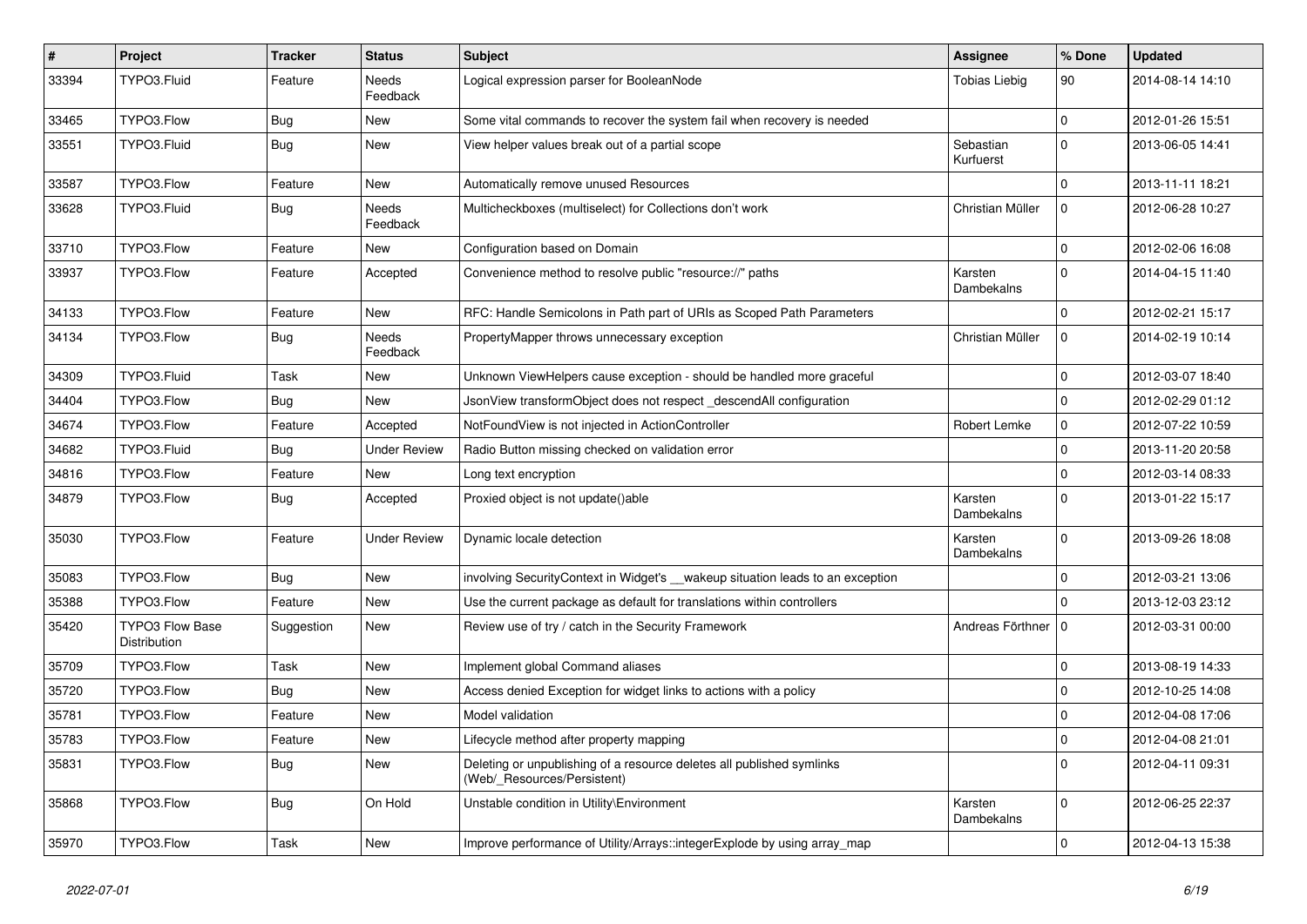| #     | Project     | <b>Tracker</b> | <b>Status</b>       | Subject                                                                                       | <b>Assignee</b>              | % Done       | <b>Updated</b>   |
|-------|-------------|----------------|---------------------|-----------------------------------------------------------------------------------------------|------------------------------|--------------|------------------|
| 36410 | TYPO3.Fluid | Feature        | New                 | Allow templates to send arguments back to layout                                              |                              | 0            | 2012-08-13 11:46 |
| 36495 | TYPO3.Flow  | <b>Bug</b>     | New                 | HTTP Response is sent before persistence preventing Exceptions to be displayed on<br>redirect |                              | 0            | 2012-04-24 00:28 |
| 36508 | TYPO3.Flow  | <b>Bug</b>     | New                 | AuthenticationProvider Request Patterns                                                       |                              | 0            | 2012-04-24 12:39 |
| 36509 | TYPO3.Flow  | Feature        | New                 | redirectToUri to an uri with acl forces a 403 because of missing csrf token.                  |                              | $\mathbf 0$  | 2012-04-24 12:44 |
| 36510 | TYPO3.Flow  | Feature        | New                 | <b>Firewall Redirect?</b>                                                                     |                              | 0            | 2012-04-24 12:57 |
| 36559 | TYPO3.Fluid | Feature        | New                 | New widget progress bar                                                                       |                              | $\mathbf 0$  | 2012-04-25 15:11 |
| 36633 | TYPO3.Flow  | <b>Bug</b>     | New                 | Reconstituted entities should not have the FLOW3 Persistence clone property set               |                              | 0            | 2012-04-26 21:24 |
| 36634 | TYPO3.Flow  | <b>Bug</b>     | New                 | Reconstituted entities do not have their properties set when initializeObject() is called     |                              | 0            | 2012-04-26 21:28 |
| 36655 | TYPO3.Fluid | <b>Bug</b>     | New                 | <b>Pagination Links</b>                                                                       |                              | $\mathbf 0$  | 2012-06-23 22:18 |
| 36662 | TYPO3.Fluid | <b>Bug</b>     | Needs<br>Feedback   | Checked state isn't always correct when property is collection                                | Kevin Ulrich<br>Moschallski  | $\mathbf 0$  | 2013-08-14 15:39 |
| 36715 | TYPO3.Flow  | Feature        | Accepted            | Make simultaneous use of multiple persistence backends possible                               | Karsten<br>Dambekalns        | $\Omega$     | 2013-11-20 21:17 |
| 36800 | TYPO3.Flow  | Task           | Accepted            | Streamline Resource object API                                                                | Robert Lemke                 | 50           | 2013-08-02 17:03 |
| 36804 | TYPO3.Flow  | <b>Bug</b>     | New                 | Orphaned entities within aggregates are not removed                                           |                              | $\mathbf 0$  | 2012-05-03 11:54 |
| 36840 | TYPO3.Flow  | Task           | Accepted            | Improve exception for wrong locales                                                           | Karsten<br>Dambekalns        | $\mathbf 0$  | 2012-06-25 18:47 |
| 36955 | TYPO3.Flow  | Feature        | New                 | Add type filter to var_dump()                                                                 |                              | $\mathbf 0$  | 2012-05-08 16:39 |
| 37095 | TYPO3.Fluid | Feature        | New                 | It should be possible to set a different template on a Fluid TemplateView inside an<br>action | Christopher<br><b>Hlubek</b> | $\mathbf 0$  | 2012-05-11 13:54 |
| 37212 | TYPO3.Flow  | Feature        | Accepted            | Edge Side Includes (ESI)                                                                      | Robert Lemke                 | 0            | 2013-05-21 13:28 |
| 37227 | TYPO3.Flow  | <b>Bug</b>     | On Hold             | securityContext->getParty is not available in widget context                                  |                              | $\mathbf 0$  | 2012-06-25 22:14 |
| 37279 | TYPO3.Flow  | Feature        | New                 | Request PropertyMapping                                                                       |                              | $\mathbf 0$  | 2012-05-18 16:06 |
| 37292 | TYPO3.Flow  | <b>Bug</b>     | <b>Under Review</b> | PropertyMappingConfiguration::mapUnknownProperties is not passed down to<br>Subconfiguration  | Sebastian<br>Kurfuerst       | $\mathbf 0$  | 2013-11-26 20:21 |
| 37302 | TYPO3.Flow  | <b>Bug</b>     | Needs<br>Feedback   | NumberValidator                                                                               | Carsten Bleicker             | $\mathbf 0$  | 2013-07-03 08:36 |
| 37316 | TYPO3.Flow  | <b>Bug</b>     | New                 | Use findBestMatchingLocale instead of getDefaultLocale?                                       |                              | $\mathbf 0$  | 2012-05-20 09:35 |
| 37352 | TYPO3.Flow  | <b>Bug</b>     | <b>Under Review</b> | generateValueHash() should use getIdentifierByObject()                                        | Karsten<br>Dambekalns        | $\mathbf 0$  | 2013-05-21 13:28 |
| 37354 | TYPO3.Flow  | <b>Bug</b>     | Accepted            | Do not apply generateValueHash() and generateUuid() if custom identifier is used              | Karsten<br>Dambekalns        | $\mathbf 0$  | 2012-07-10 08:30 |
| 37372 | TYPO3.Flow  | Feature        | Accepted            | Inheritance in ORM should be configured automatically                                         | Karsten<br>Dambekalns        | $\mathbf{0}$ | 2013-05-21 13:28 |
| 37373 | TYPO3.Flow  | Feature        | <b>Under Review</b> | Make annotation overrides / "injection" via Objects yaml possible                             | Marc Neuhaus                 | $\mathbf{0}$ | 2013-05-21 13:28 |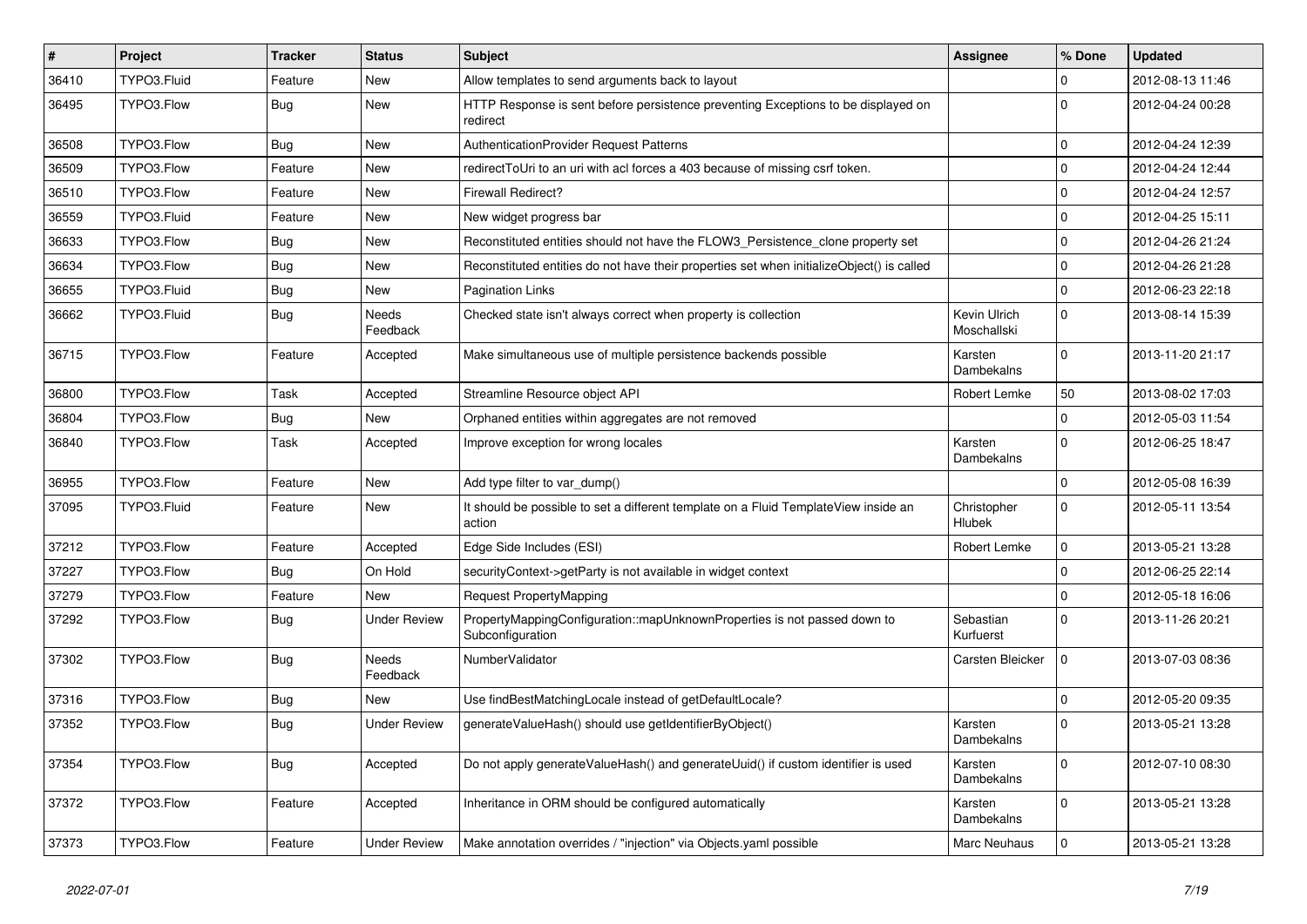| $\pmb{\#}$ | Project                                | <b>Tracker</b> | <b>Status</b>       | <b>Subject</b>                                                                                            | Assignee               | % Done       | <b>Updated</b>   |
|------------|----------------------------------------|----------------|---------------------|-----------------------------------------------------------------------------------------------------------|------------------------|--------------|------------------|
| 37405      | TYPO3.Flow                             | Feature        | <b>Under Review</b> | When changing a property wich is used in routing the Link-VH should direkt to the new<br>properties value |                        | $\Omega$     | 2014-11-02 18:25 |
| 37473      | TYPO3.Flow                             | <b>Bug</b>     | New                 | Subsequent Exceptions related to Doctrine Entity Manager makes it snap shut                               |                        | $\mathbf 0$  | 2012-10-25 10:29 |
| 37564      | TYPO3.Flow                             | <b>Bug</b>     | New                 | Validation of Parent Object containing properties of type ManyToOne and<br>ManyToMany to same Target      |                        | $\Omega$     | 2012-05-29 11:55 |
| 37571      | TYPO3.Flow                             | <b>Bug</b>     | New                 | Inherited proxies fail when implementing __clone                                                          |                        | $\mathbf 0$  | 2012-06-04 12:15 |
| 37619      | TYPO3.Fluid                            | <b>Bug</b>     | <b>New</b>          | Fatal Error when using variable in name attribute of Section ViewHelper                                   |                        | $\Omega$     | 2012-05-30 23:17 |
| 37831      | TYPO3.Flow                             | Task           | New                 | Evaluate using PHP 5.4's internal web server for Functional Testing                                       |                        | $\mathbf 0$  | 2012-06-08 09:27 |
| 37846      | TYPO3.Flow                             | Feature        | New                 | Should be able to declare more than one controllerObjectName per requestPatterns                          |                        | $\Omega$     | 2012-06-11 11:10 |
| 37885      | TYPO3.Flow                             | Feature        | <b>New</b>          | Add CLI to show the object-configuration for a FLOW3 object-name                                          | <b>Martin Ficzel</b>   | $\mathbf 0$  | 2013-05-21 13:28 |
| 38004      | TYPO3.Flow                             | Bug            | Accepted            | Missing CheatSheet folder for Getting Started manual                                                      | Karsten<br>Dambekalns  | $\Omega$     | 2014-11-07 10:58 |
| 38038      | TYPO3.Flow                             | Task           | Accepted            | Proofread FLOW3 manual                                                                                    | Ryan J. Peterson       | $\mathbf{0}$ | 2012-08-17 11:16 |
| 38065      | TYPO3.Flow                             | Feature        | New                 | Implement content security for DQL queries                                                                | Andreas Förthner       | l o          | 2013-05-21 13:28 |
| 38130      | TYPO3.Fluid                            | Feature        | New                 | Checkboxes and multiple select fields should have an assignable default value                             |                        | $\mathbf 0$  | 2012-06-17 09:54 |
| 38216      | TYPO3.Flow                             | <b>Bug</b>     | Needs<br>Feedback   | Static method calls in reflected classes refer to Original class                                          |                        | $\Omega$     | 2012-12-13 12:35 |
| 38222      | TYPO3.Flow                             | Feature        | New                 | Step execution signals with concrete name                                                                 |                        | $\mathbf{0}$ | 2013-02-21 16:39 |
| 38369      | TYPO3.Fluid                            | Bug            | New                 | Resource ViewHelpers should not fall back to request package                                              |                        | $\mathbf 0$  | 2012-06-25 15:55 |
| 38379      | TYPO3.Eel                              | Feature        | New                 | Implement a Eel-ViewHelper                                                                                |                        | $\mathbf 0$  | 2013-04-08 11:03 |
| 38459      | TYPO3.Eel                              | <b>Bug</b>     | New                 | Accessing a not present property/method should error verbosely                                            | Sebastian<br>Kurfuerst | $\Omega$     | 2012-08-07 17:06 |
| 38875      | <b>TYPO3 Flow Base</b><br>Distribution | Suggestion     | New                 | Have a Translator object available in action controllers                                                  |                        | $\Omega$     | 2012-07-11 15:00 |
| 38980      | TYPO3.Flow                             | Bug            | New                 | ActionController: behavior of required arguments is not consistent                                        |                        | $\mathbf 0$  | 2014-05-27 14:14 |
| 39088      | TYPO3.Flow                             | Feature        | New                 | Add a sqnalslot before compilation                                                                        |                        | $\Omega$     | 2012-12-11 10:30 |
| 39096      | TYPO3.Flow                             | <b>Bug</b>     | New                 | Unnecessary compile invoked in non production context?                                                    |                        | $\Omega$     | 2013-08-14 15:35 |
| 39253      | TYPO3.Flow                             | Feature        | Accepted            | Remove mirroring mode option and code                                                                     | Karsten<br>Dambekalns  | $\Omega$     | 2013-05-21 13:28 |
| 39414      | TYPO3.Flow                             | <b>Bug</b>     | New                 | Security Documentation                                                                                    |                        | $\mathbf 0$  | 2012-12-15 21:41 |
| 39432      | <b>TYPO3 Flow Base</b><br>Distribution | Task           | <b>New</b>          | Clarify introducing properties                                                                            |                        | $\Omega$     | 2012-07-31 23:34 |
| 39609      | TYPO3.Flow                             | Feature        | Accepted            | <b>Migration Version</b>                                                                                  | Karsten<br>Dambekalns  | 50           | 2013-05-21 13:28 |
| 39674      | TYPO3.Flow                             | <b>Bug</b>     | New                 | TYPO3\FLOW3\var_dump behaves weird in controller actions doing return                                     |                        | $\mathsf 0$  | 2012-08-10 10:09 |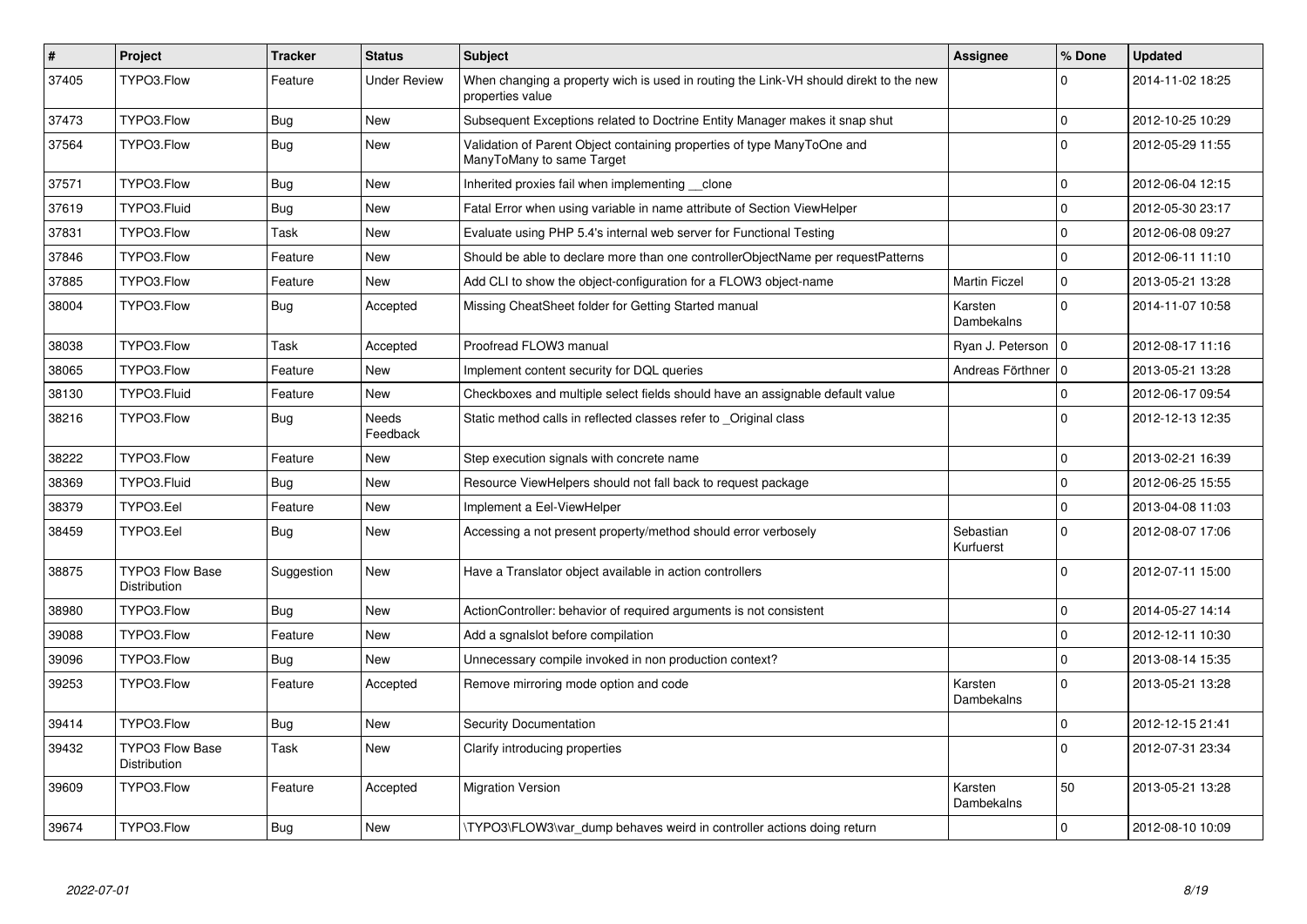| #     | Project                                | <b>Tracker</b> | <b>Status</b>            | Subject                                                                                                      | Assignee               | % Done      | <b>Updated</b>   |
|-------|----------------------------------------|----------------|--------------------------|--------------------------------------------------------------------------------------------------------------|------------------------|-------------|------------------|
| 39699 | TYPO3.Flow                             | Bug            | Accepted                 | SQL DDL for TYPO3\FLOW3\Cache\Backend\PdoBackend                                                             | Karsten<br>Dambekalns  | $\Omega$    | 2012-12-13 12:35 |
| 39788 | TYPO3.Flow                             | Feature        | New                      | RFC: Repository based NotExistsValidator                                                                     |                        | $\mathbf 0$ | 2012-08-14 16:14 |
| 39790 | TYPO3.Kickstart                        | Feature        | New                      | Allow forward slashes where backslashes need to be specified                                                 |                        | $\mathbf 0$ | 2012-08-14 09:28 |
| 39791 | TYPO3.Flow                             | <b>Bug</b>     | New                      | Reflection data of old aspect is not removed                                                                 |                        | $\mathbf 0$ | 2013-08-14 15:40 |
| 39910 | TYPO3.Flow                             | Feature        | Accepted                 | Ability to query user based on roles                                                                         |                        | $\mathbf 0$ | 2013-05-21 13:28 |
| 39936 | TYPO3.Fluid                            | Feature        | New                      | registerTagAttribute should handle default values                                                            |                        | $\mathbf 0$ | 2013-01-21 23:29 |
| 39990 | TYPO3.Fluid                            | Bug            | New                      | Same form twice in one template: hidden fields for empty values are only rendered<br>once                    |                        | $\Omega$    | 2012-08-20 11:21 |
| 40064 | TYPO3.Fluid                            | <b>Bug</b>     | New                      | Multiselect is not getting persisted                                                                         |                        | $\mathbf 0$ | 2014-03-27 22:12 |
| 40081 | TYPO3.Fluid                            | Feature        | New                      | Allow assigned variables as keys in arrays                                                                   |                        | $\mathbf 0$ | 2013-10-02 09:38 |
| 40283 | TYPO3.Flow                             | <b>Bug</b>     | New                      | New constructor in grandparent class not called                                                              |                        | $\mathbf 0$ | 2012-12-13 12:35 |
| 40410 | TYPO3.Flow                             | <b>Bug</b>     | <b>Needs</b><br>Feedback | Exception when using Apc, Memcached of Redis cache backend for reflection status<br>and object configuration | Karsten<br>Dambekalns  | $\Omega$    | 2012-10-25 15:56 |
| 40418 | TYPO3.Flow                             | Feature        | <b>Needs</b><br>Feedback | Add an option to flow3:cache:flush thats keeps user sessions active                                          |                        | $\Omega$    | 2014-10-03 20:17 |
| 40555 | TYPO3.Flow                             | Feature        | Accepted                 | Missing command arguments parameter in Core\Booting\Scripts::executeCommand()                                | Karsten<br>Dambekalns  | $\Omega$    | 2013-05-21 13:28 |
| 40802 | TYPO3.Flow                             | Bug            | Accepted                 | Documentation mistake (authentication)                                                                       | Karsten<br>Dambekalns  | $\Omega$    | 2014-03-20 14:13 |
| 40824 | TYPO3.Flow                             | <b>Bug</b>     | <b>Needs</b><br>Feedback | Modified action controller methods not detected properly                                                     | Andreas Förthner   0   |             | 2012-10-01 20:33 |
| 40854 | TYPO3.Flow                             | Task           | New                      | Update security documentation (authentication in 1.2)                                                        |                        | $\mathbf 0$ | 2013-08-14 15:35 |
| 40998 | TYPO3.Fluid                            | <b>Bug</b>     | <b>Under Review</b>      | Missing parent request namespaces in form field name prefix                                                  | Sebastian<br>Kurfuerst | $\Omega$    | 2013-08-14 15:39 |
| 41029 | TYPO3.Flow                             | <b>Bug</b>     | Accepted                 | Method security is also evaluating abstract classes                                                          | Karsten<br>Dambekalns  | $\Omega$    | 2013-01-19 21:55 |
| 41148 | TYPO3.Flow                             | <b>Bug</b>     | New                      | Converting of ValueObjects                                                                                   |                        | $\Omega$    | 2012-12-13 12:35 |
| 41414 | TYPO3.Flow                             | Task           | Needs<br>Feedback        | Check packageKey naming / file structure below Packages/Vendor                                               |                        | $\Omega$    | 2012-11-07 11:39 |
| 41420 | TYPO3.Flow                             | Feature        | New                      | Support entity versioning                                                                                    |                        | $\mathbf 0$ | 2012-09-27 14:11 |
| 41496 | TYPO3.Flow                             | Bug            | New                      | Upload identical Resources, deleting fails                                                                   |                        | $\mathbf 0$ | 2012-10-01 17:57 |
| 41508 | <b>TYPO3 Flow Base</b><br>Distribution | Task           | <b>Under Review</b>      | Replace Jasmine by Buster.js                                                                                 |                        | $\mathbf 0$ | 2012-10-01 20:58 |
| 41533 | TYPO3.Flow                             | <b>Bug</b>     | Needs<br>Feedback        | Ignored object-validation in editAction when redirecting back from updateAction                              |                        | $\mathbf 0$ | 2012-10-10 09:27 |
| 41727 | TYPO3.Flow                             | <b>Bug</b>     | Accepted                 | @Flow\Identity and @ORM\InheritanceType("JOINED") can't be used together                                     | Karsten<br>Dambekalns  | $\mathbf 0$ | 2013-01-21 17:15 |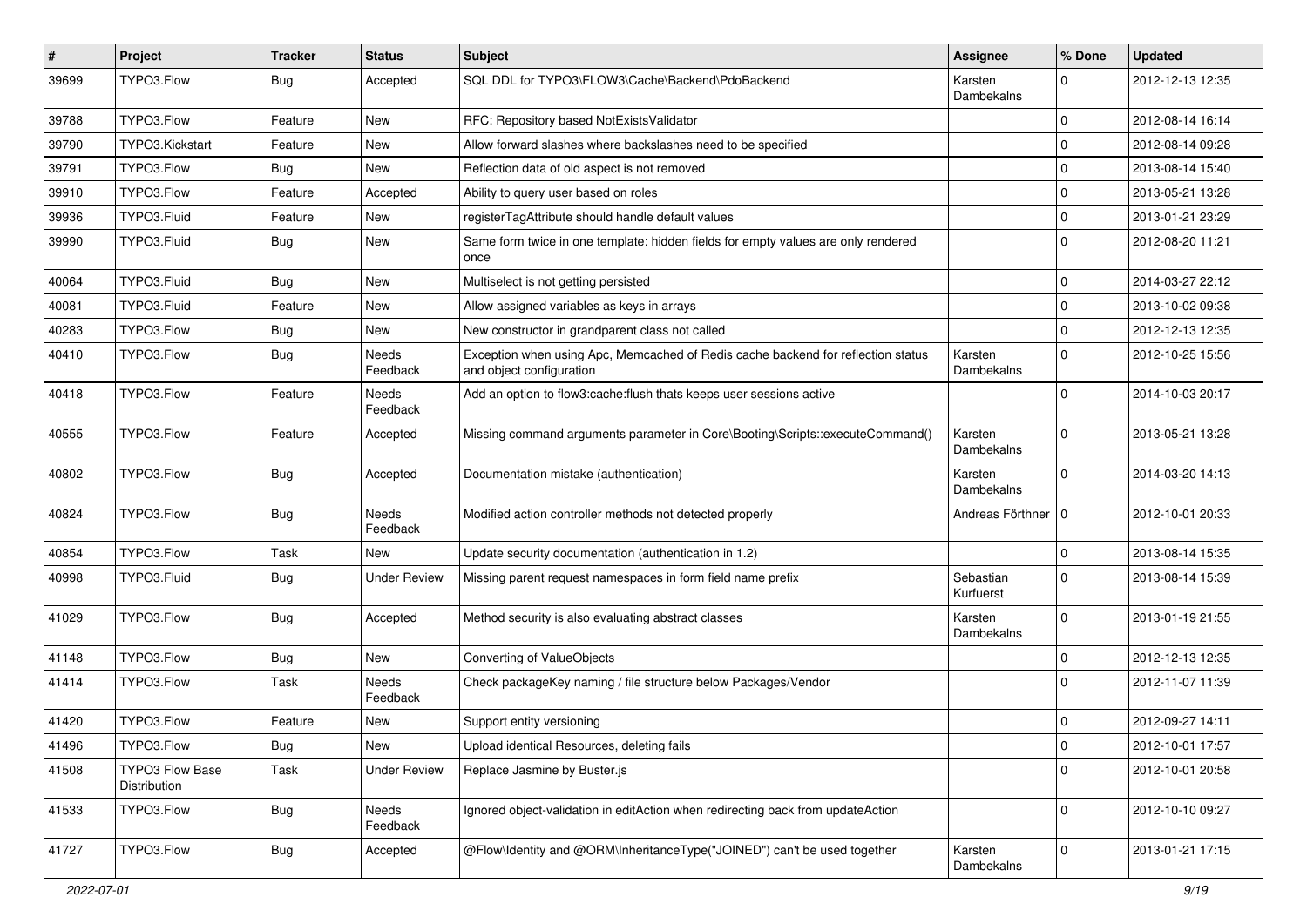| #     | Project                         | <b>Tracker</b> | <b>Status</b>            | Subject                                                                                        | <b>Assignee</b>         | % Done              | <b>Updated</b>   |
|-------|---------------------------------|----------------|--------------------------|------------------------------------------------------------------------------------------------|-------------------------|---------------------|------------------|
| 41807 | TYPO3.Flow                      | Task           | Under Review             | Initialize the eventmanager in the EntityManagerInterface                                      |                         | 0                   | 2013-05-21 13:28 |
| 41832 | TYPO3.Flow                      | Task           | New                      | Improve error handling for incompatible packages                                               | Christian Jul<br>Jensen | $\mathbf 0$         | 2012-10-10 14:44 |
| 41843 | TYPO3 Flow Base<br>Distribution | <b>Bug</b>     | New                      | Composer and rename issues (umbrella issue)                                                    |                         | 60                  | 2013-01-15 17:19 |
| 41900 | TYPO3.Flow                      | Feature        | Accepted                 | Check for duplicate PSR-0 autoload namespaces                                                  | Christian Jul<br>Jensen | $\mathbf 0$         | 2013-05-21 13:28 |
| 42101 | TYPO3.Flow                      | Bug            | New                      | Proxyclasses are not rebuild in Development context unless cache is empty                      |                         | $\mathbf 0$         | 2013-08-14 15:35 |
| 42240 | TYPO3.Eel                       | Task           | New                      | Make Eel usable outside of TYPO3 Flow                                                          |                         | 0                   | 2012-10-21 12:32 |
| 42397 | TYPO3.Fluid                     | Feature        | New                      | Missing viewhelper for general links                                                           |                         | $\mathbf 0$         | 2012-10-25 19:20 |
| 42407 | TYPO3 Flow Base<br>Distribution | Story          | New                      | Asset Management                                                                               |                         | $\mathbf 0$         | 2012-10-26 09:02 |
| 42408 | TYPO3 Flow Base<br>Distribution | Story          | New                      | Locale Detection / Selection                                                                   |                         | 0                   | 2013-06-11 13:31 |
| 42465 | TYPO3.Flow                      | Task           | New                      | Document i18n settings                                                                         |                         | $\mathbf 0$         | 2013-08-14 15:35 |
| 42520 | TYPO3.Flow                      | Bug            | <b>New</b>               | Cache must be flushed globally for package state changes                                       |                         | $\mathbf 0$         | 2015-02-25 17:45 |
| 42550 | TYPO3.Flow                      | Task           | <b>Under Review</b>      | Add top-level .htaccess to block everything but Web                                            | Karsten<br>Dambekalns   | $\mathbf 0$         | 2012-12-11 22:43 |
| 42601 | TYPO3.Flow                      | <b>Bug</b>     | <b>Under Review</b>      | Content Security: QOM rewriting is omitted if used in certain cases in an Action<br>Controller | Robert Lemke            | 100                 | 2013-08-14 15:35 |
| 42606 | TYPO3.Flow                      | <b>Bug</b>     | <b>New</b>               | Content Security with nested objects                                                           |                         | 0                   | 2012-12-13 12:35 |
| 42743 | TYPO3.Fluid                     | Task           | New                      | Remove inline style for hidden form fields                                                     |                         | 0                   | 2012-11-06 23:09 |
| 42888 | TYPO3.Flow                      | <b>Bug</b>     | Needs<br>Feedback        | ResourceManager chokes on non existing files                                                   |                         | $\Omega$            | 2012-11-12 18:02 |
| 43071 | TYPO3.Fluid                     | Task           | New                      | Remove TOKENS for adding fallback teplates in B                                                |                         | $\mathbf 0$         | 2012-11-18 14:22 |
| 43072 | TYPO3.Fluid                     | Task           | New                      | Remove TOKENS for adding templates fallback in Backporter                                      |                         | $\mathbf 0$         | 2012-11-18 14:20 |
| 43082 | TYPO3.Flow                      | Feature        | <b>Needs</b><br>Feedback | Add CLI support for scaffolding models, views, controller                                      |                         | $\Omega$            | 2015-01-05 11:39 |
| 43190 | TYPO3.Flow                      | <b>Bug</b>     | Accepted                 | Misleading exception message for incompatible database structure                               | Karsten<br>Dambekalns   | $\mathbf 0$         | 2013-08-14 15:35 |
| 43192 | TYPO3.Flow                      | <b>Bug</b>     | Accepted                 | findByIdentifier() for non-persisted objects not working for custom identifier properties      | Karsten<br>Dambekalns   | $\Omega$            | 2013-05-21 13:28 |
| 43346 | TYPO3.Fluid                     | Feature        | <b>Under Review</b>      | Allow property mapping configuration via template                                              | Karsten<br>Dambekalns   | $\mathbf{0}$        | 2013-12-16 10:14 |
| 43424 | TYPO3.Kickstart                 | Feature        | <b>Under Review</b>      | Support subpackage when kickstarting model & repository                                        | Karsten<br>Dambekalns   | $\mathsf{O}\xspace$ | 2014-11-20 22:35 |
| 43541 | TYPO3.Flow                      | <b>Bug</b>     | New                      | Incomplete classes path detection for PSR-0                                                    |                         | $\mathbf 0$         | 2013-08-14 15:35 |
| 43572 | TYPO3.Flow                      | Feature        | New                      | Uri should support manipulation of query arguments                                             |                         | $\mathsf{O}\xspace$ | 2012-12-04 09:55 |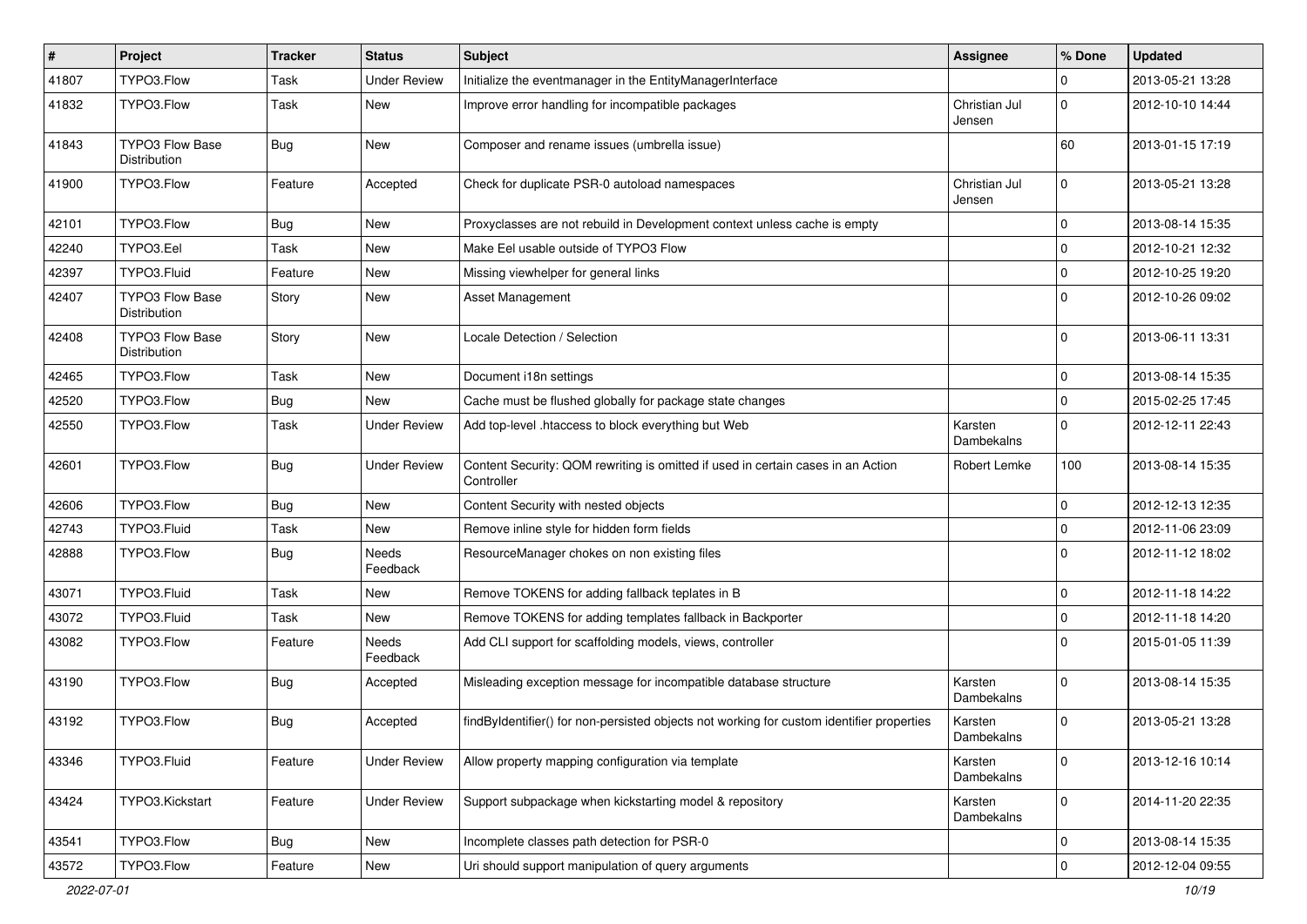| #     | Project                                | <b>Tracker</b> | <b>Status</b>       | <b>Subject</b>                                                                        | Assignee               | % Done      | <b>Updated</b>   |
|-------|----------------------------------------|----------------|---------------------|---------------------------------------------------------------------------------------|------------------------|-------------|------------------|
| 43621 | TYPO3.Flow                             | <b>Bug</b>     | Under Review        | Composer installer overwrites Settings.yaml.example                                   | Karsten<br>Dambekalns  | $\Omega$    | 2013-11-26 19:12 |
| 43841 | TYPO3.Flow                             | Feature        | New                 | Add package support to validation errors                                              |                        | $\mathbf 0$ | 2012-12-10 16:20 |
| 43930 | TYPO3.Flow                             | Task           | Needs<br>Feedback   | Remove canRender() completely?!                                                       | Sebastian<br>Kurfuerst | $\Omega$    | 2012-12-18 15:09 |
| 43947 | TYPO3.Flow                             | <b>Bug</b>     | New                 | Redirect to login after Session timeout                                               |                        | $\mathbf 0$ | 2012-12-13 12:35 |
| 43967 | TYPO3.Flow                             | <b>Bug</b>     | New                 | Error in evaluating orphanRemoval in Flow Annotation driver                           |                        | $\Omega$    | 2013-01-03 11:00 |
| 43993 | TYPO3.Flow                             | Task           | New                 | Warn when no migrations are found at all during doctrine: migrate                     |                        | $\mathbf 0$ | 2012-12-14 09:30 |
| 44078 | <b>TYPO3 Flow Base</b><br>Distribution | Task           | New                 | Probably false behavior in symlinked environment                                      |                        | $\Omega$    | 2012-12-18 13:17 |
| 44123 | TYPO3.Flow                             | Feature        | New                 | Make the "Flow requires the PHP setting "date.timezone"" error more beautiful         |                        | $\mathbf 0$ | 2013-12-25 01:55 |
| 44148 | TYPO3.Flow                             | <b>Bug</b>     | New                 | Documentation for executeCommand() needs clarification                                |                        | $\mathbf 0$ | 2013-08-14 15:35 |
| 44184 | TYPO3.Flow                             | Bug            | New                 | Request arguments are not merged correctly for single object actions                  |                        | 0           | 2013-08-14 15:35 |
| 44185 | TYPO3.Flow                             | <b>Bug</b>     | New                 | XML body always need a root node                                                      |                        | $\mathbf 0$ | 2013-08-14 15:35 |
| 44186 | TYPO3.Flow                             | <b>Bug</b>     | New                 | Request does not accept custom Content-Type                                           |                        | $\Omega$    | 2013-08-14 15:35 |
| 44203 | TYPO3.Flow                             | Bug            | Needs<br>Feedback   | Session implementation is still racy                                                  | Robert Lemke           | 0           | 2013-08-14 15:35 |
| 44234 | TYPO3.Fluid                            | Bug            | <b>Under Review</b> | selectViewHelper's sorting does not respect locale collation                          |                        | $\mathbf 0$ | 2014-07-31 17:15 |
| 44244 | TYPO3.Flow                             | <b>Bug</b>     | New                 | defaultOrderings aren't applied on related objects                                    |                        | $\mathbf 0$ | 2013-01-09 18:41 |
| 44314 | TYPO3.Flow                             | Task           | Accepted            | slightly file permissions for /Configuration/* and /Data/Persistent/EncryptionKey     | Karsten<br>Dambekalns  | 0           | 2013-11-25 14:21 |
| 44361 | TYPO3.Flow                             | Bug            | New                 | TYPO3\Flow\I18n\Formatter\DatetimeFormatter - caching DATETIME type                   |                        | $\mathbf 0$ | 2013-08-14 15:35 |
| 44375 | TYPO3.Flow                             | Task           | Accepted            | Make all persistence reads go through repositories                                    | Karsten<br>Dambekalns  | $\Omega$    | 2013-05-21 13:28 |
| 44396 | TYPO3.Flow                             | Task           | Accepted            | Move Doctrine ORM integration onto own namespace                                      | Karsten<br>Dambekalns  | $\Omega$    | 2013-05-21 13:28 |
| 44542 | TYPO3.Flow                             | Task           | New                 | Mention the risk of requestPatterns regarding foreign package's SecurityContext usage | Adrian Föder           | 0           | 2013-01-17 18:39 |
| 44563 | TYPO3.Flow                             | Feature        | New                 | Logged in users via HTTP Basic always get re-authenticated                            |                        | $\mathbf 0$ | 2013-01-16 11:28 |
| 44684 | <b>TYPO3 Flow Base</b><br>Distribution | Bug            | New                 | Authorization header redirect in .htaccess strips the Basic-prefix                    |                        | $\Omega$    | 2014-09-16 23:41 |
| 44712 | TYPO3.Flow                             | Task           | Accepted            | Decouple Argument-Building in the HTTP-Request-Constructor                            |                        | 0           | 2013-01-23 11:19 |
| 44738 | TYPO3.Flow                             | Feature        | New                 | Re-Validation of argument's custom validators                                         |                        | $\mathbf 0$ | 2013-01-23 09:19 |
| 44891 | TYPO3.Flow                             | Feature        | New                 | Routes should be able to enforce http/https protocol                                  |                        | $\mathbf 0$ | 2014-05-14 19:55 |
| 45041 | TYPO3.Flow                             | <b>Bug</b>     | New                 | Set file permissions doesnt work                                                      |                        | $\mathbf 0$ | 2013-08-14 15:35 |
| 45100 | TYPO3.Flow                             | Feature        | <b>Under Review</b> | RequestDispatchingAspect should check if entry point can handle current request       | Christopher<br>Hlubek  | 0           | 2013-02-08 15:32 |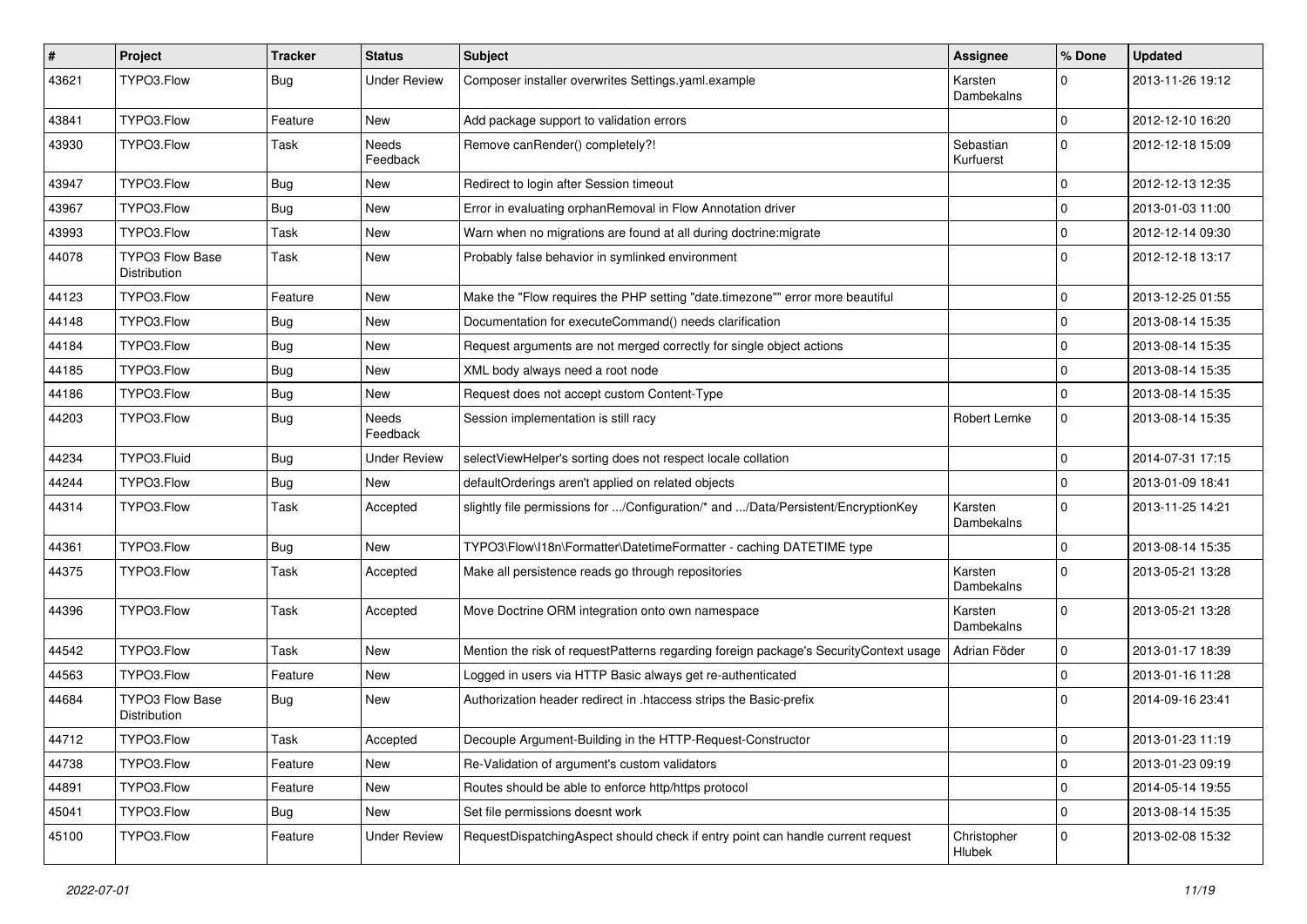| $\vert$ # | Project                                | <b>Tracker</b> | <b>Status</b>       | Subject                                                                                                              | <b>Assignee</b>       | % Done      | <b>Updated</b>   |
|-----------|----------------------------------------|----------------|---------------------|----------------------------------------------------------------------------------------------------------------------|-----------------------|-------------|------------------|
| 45103     | TYPO3.Flow                             | Feature        | New                 | Make static resource URI generation available outside of Fluid                                                       |                       | $\mathbf 0$ | 2013-02-03 13:16 |
| 45153     | TYPO3.Fluid                            | Feature        | New                 | f:be.menus.actionMenuItem - Detection of the current select option is insufficient                                   |                       | $\mathbf 0$ | 2013-02-04 23:17 |
| 45164     | <b>TYPO3 Flow Base</b><br>Distribution | Feature        | Accepted            | Define syntax for validation rules in YAML                                                                           | Karsten<br>Dambekalns | $\Omega$    | 2013-02-05 10:52 |
| 45249     | TYPO3.Flow                             | <b>Bug</b>     | <b>New</b>          | Update composer project-create command listing                                                                       |                       | $\mathbf 0$ | 2013-02-07 15:17 |
| 45253     | TYPO3.Flow                             | Task           | Accepted            | Throw exception in PointcutMethodNameFilter if given method's argument does not<br>match the actual method signature | Christian Müller      | $\mathbf 0$ | 2013-03-07 16:33 |
| 45272     | TYPO3.Flow                             | Bug            | New                 | Related Value Objects get deleted by default cascading                                                               |                       | $\mathbf 0$ | 2013-02-08 13:50 |
| 45345     | TYPO3.Fluid                            | Feature        | Needs<br>Feedback   | Easy to use comments for fluid that won't show in output                                                             |                       | $\Omega$    | 2013-03-26 20:40 |
| 45384     | TYPO3.Fluid                            | Bug            | New                 | Persisted entity object in widget-configuration cannot be deserialized (after reload)                                |                       | $\mathbf 0$ | 2013-08-14 15:35 |
| 45386     | TYPO3.Flow                             | <b>Bug</b>     | New                 | Package::buildArrayOfClassFiles tries to determine class names from file paths                                       |                       | $\mathbf 0$ | 2013-02-11 19:54 |
| 45394     | TYPO3.Fluid                            | Task           | <b>New</b>          | Forwardport Unit test for standalone view                                                                            |                       | $\Omega$    | 2013-02-11 22:39 |
| 45405     | TYPO3.Flow                             | Bug            | Accepted            | Uncaught Exception in DynamicRoutePart                                                                               | Bastian Waidelich   0 |             | 2014-03-05 11:19 |
| 45409     | TYPO3.Flow                             | Feature        | New                 | Support validation of abstract nested properties                                                                     |                       | $\mathbf 0$ | 2013-05-21 13:28 |
| 45413     | <b>TYPO3 Flow Base</b><br>Distribution | Bug            | <b>Under Review</b> | Overriding boolean properties using Objects yaml is broken                                                           |                       | 100         | 2013-12-10 13:26 |
| 45611     | TYPO3.Flow                             | <b>Bug</b>     | New                 | Destruction of session after logout should be configurable                                                           |                       | $\mathbf 0$ | 2013-02-19 16:41 |
| 45623     | TYPO3.Flow                             | Bug            | New                 | SQL error when calling TYPO3.Blog Setup controller                                                                   |                       | $\mathbf 0$ | 2013-02-21 12:16 |
| 45640     | TYPO3.Flow                             | <b>Bug</b>     | New                 | Every relation is set to cascade=all if the related entity is no aggregate root                                      |                       | $\mathbf 0$ | 2013-02-20 15:31 |
| 45669     | TYPO3.Flow                             | <b>Bug</b>     | <b>New</b>          | PersistentObjectConverter does not convert ValueObjects by __identity                                                |                       | $\mathbf 0$ | 2013-02-20 17:59 |
| 45851     | TYPO3.Flow                             | Feature        | Needs<br>Feedback   | Allow referencing environment variables in Settings.yaml                                                             | Adrian Föder          | $\mathbf 0$ | 2013-04-30 14:12 |
| 45917     | TYPO3.Flow                             | Bug            | New                 | RoutePartHandler transliteration must be improved                                                                    |                       | $\mathbf 0$ | 2014-02-17 09:13 |
| 46009     | TYPO3.Flow                             | Task           | New                 | Improve error message for missing class in Flow annotation driver                                                    |                       | $\mathbf 0$ | 2013-03-04 12:25 |
| 46010     | TYPO3.Flow                             | <b>Bug</b>     | New                 | Generating a DiscriminatorMap with base class in different namespace does not work                                   |                       | $\mathbf 0$ | 2013-03-04 12:30 |
| 46011     | TYPO3.Flow                             | Task           | New                 | Validate annotation with missing type should throw useful error                                                      |                       | $\mathbf 0$ | 2013-03-04 12:42 |
| 46050     | TYPO3.Flow                             | Feature        | New                 | To decouple log file writing at Logger->logException                                                                 |                       | $\mathbf 0$ | 2013-03-05 21:43 |
| 46063     | TYPO3.Flow                             | Feature        | New                 | Implement username password provider with "remember me" persistent cookie                                            | Christopher<br>Hlubek | $\Omega$    | 2014-09-23 00:26 |
| 46066     | TYPO3.Flow                             | <b>Bug</b>     | New                 | Currency formatter uses wrong format for ISO 4217 currency codes                                                     |                       | $\mathbf 0$ | 2013-03-06 16:29 |
| 46073     | TYPO3.Flow                             | <b>Bug</b>     | <b>Under Review</b> | Scripts::executeCommand must be usable outsite of TYPO3.Flow                                                         |                       | $\mathbf 0$ | 2013-03-06 19:14 |
| 46091     | TYPO3.Fluid                            | Task           | Needs<br>Feedback   | Show source file name and position on exceptions during parsing                                                      |                       | $\mathbf 0$ | 2013-03-07 11:26 |
| 46097     | TYPO3.Flow                             | <b>Bug</b>     | New                 | Logged in user gets session of an other logged in user                                                               | Robert Lemke          | $\mathbf 0$ | 2013-03-07 12:52 |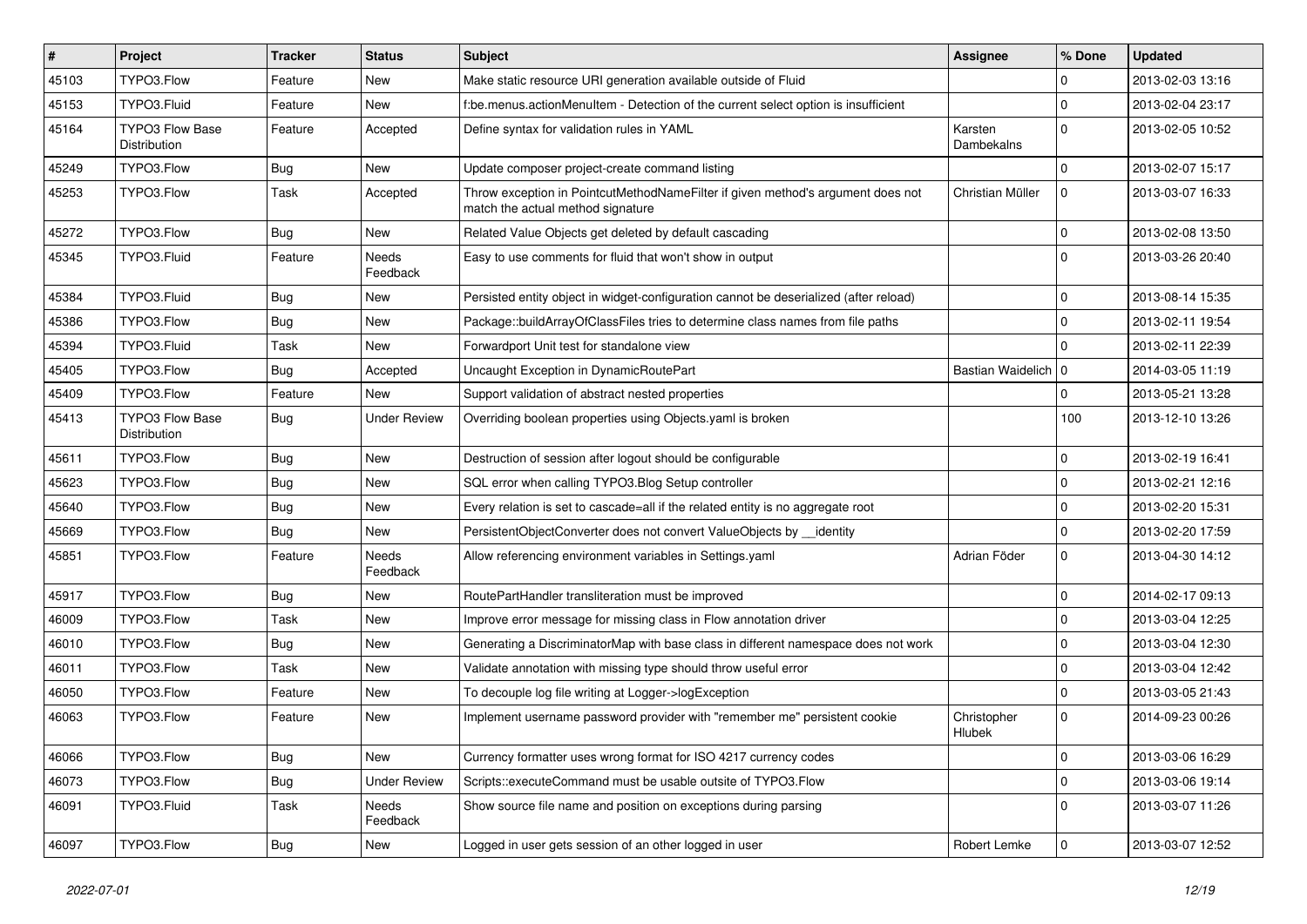| #     | Project                                | <b>Tracker</b> | <b>Status</b>       | <b>Subject</b>                                                                                                               | Assignee              | % Done              | <b>Updated</b>   |
|-------|----------------------------------------|----------------|---------------------|------------------------------------------------------------------------------------------------------------------------------|-----------------------|---------------------|------------------|
| 46120 | TYPO3.Flow                             | <b>Bug</b>     | New                 | Important step missing in the installation chapter                                                                           |                       | 0                   | 2013-03-08 10:23 |
| 46210 | TYPO3.Flow                             | Bug            | Needs<br>Feedback   | securityContext->getParty() in the initializeObject() method of a session-Scope object<br>throws exception on second request |                       | $\Omega$            | 2013-03-27 10:44 |
| 46216 | TYPO3.Flow                             | Feature        | New                 | Add wincache cache backend                                                                                                   |                       | 0                   | 2013-03-12 20:55 |
| 46244 | <b>TYPO3 Flow Base</b><br>Distribution | Bug            | <b>Under Review</b> | Remove call to PHP_BINDIR in CoreCommandController                                                                           |                       | $\Omega$            | 2013-03-19 11:39 |
| 46257 | TYPO3.Fluid                            | Feature        | <b>Under Review</b> | Add escape sequence support for Fluid                                                                                        |                       | $\mathbf 0$         | 2015-01-26 09:00 |
| 46289 | TYPO3.Fluid                            | Bug            | Needs<br>Feedback   | Enable Escaping Interceptor in XML request format                                                                            |                       | $\Omega$            | 2013-08-14 15:35 |
| 46318 | TYPO3.Flow                             | Feature        | New                 | [caching framework] Extend cache interface to handle multiple entries                                                        |                       | $\mathbf 0$         | 2013-03-15 12:19 |
| 46371 | TYPO3.Flow                             | Feature        | New                 | Support compilation of static information in proxy classes                                                                   | Christopher<br>Hlubek | $\Omega$            | 2013-03-16 21:26 |
| 46425 | TYPO3.Flow                             | Task           | <b>Under Review</b> | DI proxy classes use raw reflection instead of RelfectionService                                                             | Christian Müller      | $\mathbf 0$         | 2013-08-14 15:35 |
| 46545 | TYPO3.Fluid                            | Feature        | New                 | Better support for arrays in options of SelectViewHelper                                                                     |                       | $\Omega$            | 2013-03-22 13:35 |
| 46689 | TYPO3.Flow                             | <b>Bug</b>     | New                 | The new ClassLoader swallows Fatal Errors                                                                                    | Marc Neuhaus          | $\mathbf 0$         | 2013-05-14 09:21 |
| 46716 | TYPO3.Flow                             | Bug            | New                 | Empty class names in Dependencylniection proxy code when using Caches /<br>Factory-created dependencies                      |                       | $\Omega$            | 2013-05-21 13:22 |
| 46816 | TYPO3.Flow                             | Feature        | New                 | Add xcache cache backend                                                                                                     |                       | $\mathbf 0$         | 2013-05-21 13:28 |
| 46823 | TYPO3.Flow                             | Task           | Accepted            | Detect APC and APCu correctly                                                                                                |                       | $\mathbf 0$         | 2013-09-18 09:28 |
| 46910 | TYPO3.Flow                             | Feature        | New                 | Composer integration - PackageStates.php                                                                                     |                       | $\Omega$            | 2013-05-21 13:28 |
| 46974 | TYPO3.Flow                             | Bug            | Accepted            | Original and Proxy class in one file makes it difficult to reach 100% code coverage for<br>functional tests                  | Christian Müller      | $\Omega$            | 2013-05-21 13:28 |
| 47006 | TYPO3.Fluid                            | <b>Bug</b>     | <b>Under Review</b> | widget identifier are not unique                                                                                             |                       | $\mathbf 0$         | 2017-02-09 15:45 |
| 47052 | <b>TYPO3 Flow Base</b><br>Distribution | Bug            | New                 | Clear doctrine caches after migration applied                                                                                |                       | $\Omega$            | 2013-04-08 18:30 |
| 47073 | TYPO3.Flow                             | Bug            | New                 | Cookie causes Error after Update                                                                                             |                       | $\mathbf 0$         | 2014-12-16 11:59 |
| 47075 | TYPO3.Flow                             | Feature        | New                 | Make Exception more meaningful                                                                                               |                       | $\Omega$            | 2013-05-21 13:28 |
| 47191 | TYPO3.Flow                             | Feature        | <b>Under Review</b> | Make (property) Validators aware of parent class and the property they belong to                                             |                       | $\mathbf 0$         | 2015-02-13 18:25 |
| 47236 | TYPO3.Flow                             | Bug            | Needs<br>Feedback   | Error at offset 6279 of 6338                                                                                                 |                       | $\Omega$            | 2014-02-14 09:35 |
| 47273 | TYPO3.Flow                             | Feature        | New                 | Support mapping properties with differing types for setter and property                                                      |                       | 0                   | 2013-05-21 13:28 |
| 47325 | TYPO3.Flow                             | <b>Bug</b>     | <b>Under Review</b> | ReflectionData and classSchema caches need not be freezable                                                                  |                       | $\mathbf 0$         | 2013-05-21 13:08 |
| 47331 | TYPO3.Flow                             | <b>Bug</b>     | Accepted            | ObjectManager shutdown with Dependency Injection Proxy causes fatal errors                                                   |                       | $\mathbf 0$         | 2013-05-21 13:06 |
| 47339 | TYPO3.Flow                             | Feature        | Needs<br>Feedback   | Allow RequestHandlers to get the current Request injected                                                                    | Alexander Berl        | $\mathbf 0$         | 2013-05-21 13:28 |
| 47404 | TYPO3.Flow                             | Feature        | New                 | Add getters and setters methods for introduced properties                                                                    |                       | $\mathsf{O}\xspace$ | 2013-05-21 13:28 |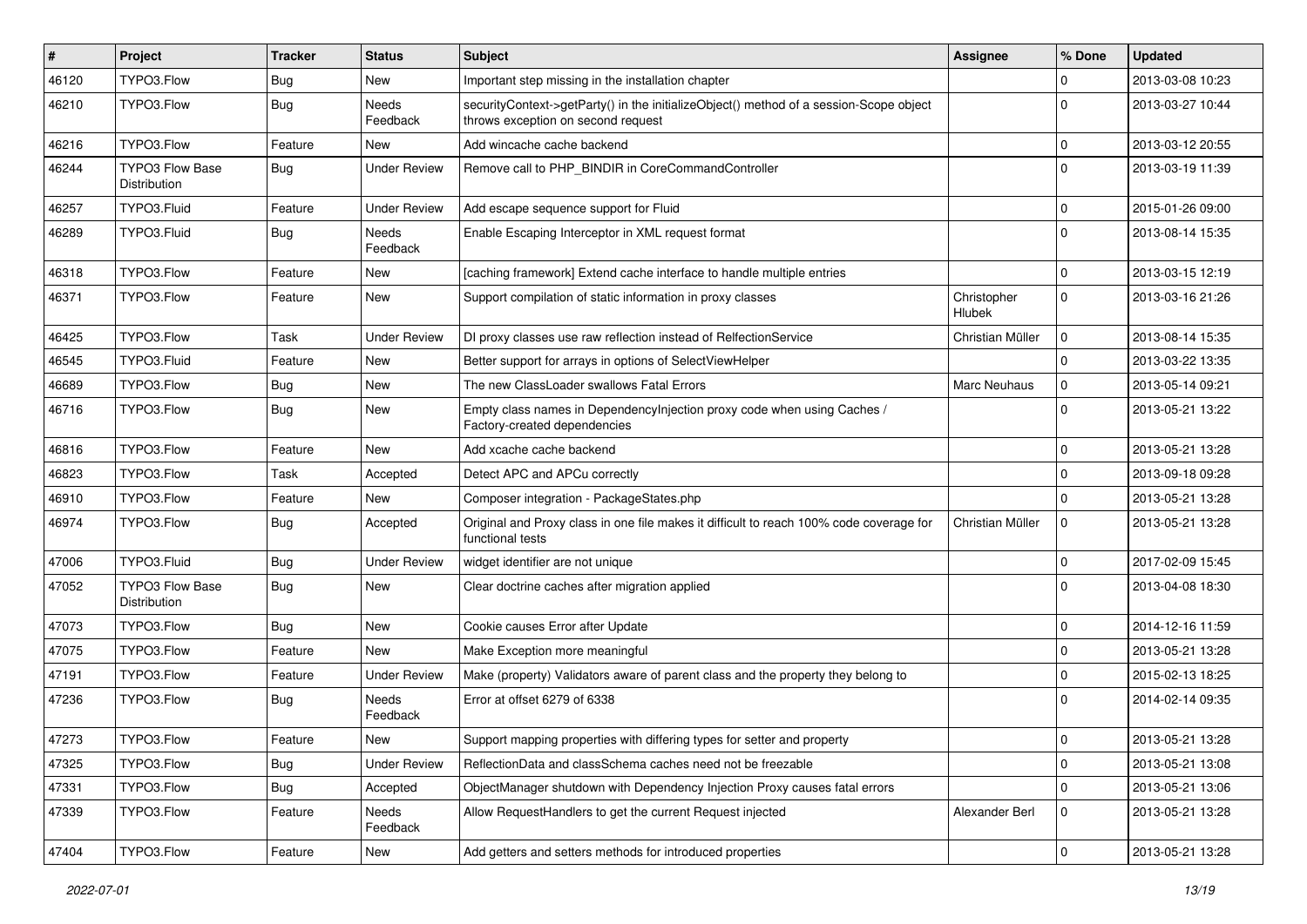| $\pmb{\#}$ | <b>Project</b>                         | <b>Tracker</b> | <b>Status</b>       | <b>Subject</b>                                                                                                                                    | Assignee              | % Done         | <b>Updated</b>   |
|------------|----------------------------------------|----------------|---------------------|---------------------------------------------------------------------------------------------------------------------------------------------------|-----------------------|----------------|------------------|
| 47419      | <b>TYPO3 Flow Base</b><br>Distribution | Bug            | New                 | Composer issues                                                                                                                                   |                       | $\Omega$       | 2013-08-14 15:34 |
| 47423      | <b>TYPO3 Flow Base</b><br>Distribution | Task           | <b>Under Review</b> | Decouple TYPO3. Party from Flow                                                                                                                   | Christian Müller      | $\Omega$       | 2013-04-22 09:34 |
| 47429      | TYPO3.Flow                             | Bug            | New                 | Global policy files no longer allowed                                                                                                             |                       | $\mathbf 0$    | 2013-07-14 19:20 |
| 47456      | TYPO3.Flow                             | Feature        | New                 | ManyToOne and OneToOne Relations of Objects passed as Action Argument are<br>loaded automatically                                                 |                       | $\Omega$       | 2013-08-28 15:11 |
| 47487      | TYPO3.Flow                             | Bug            | New                 | Functional test classes in package without classes are not compiled                                                                               |                       | $\mathbf 0$    | 2013-05-21 12:19 |
| 47601      | <b>TYPO3 Flow Base</b><br>Distribution | Bug            | New                 | Template Path of Submodules contains lowercase Namespace                                                                                          |                       | $\Omega$       | 2013-04-26 14:33 |
| 47637      | TYPO3 Flow Base<br>Distribution        | Bug            | New                 | Property with @ORM\Column(nullable=true,type="decimal",scale=2) results as type<br>"string" in Collection Objects and not as expected as "double" |                       | $\Omega$       | 2013-04-27 12:14 |
| 47638      | <b>TYPO3 Flow Base</b><br>Distribution | Bug            | New                 | Delete a ValueObject by its identity                                                                                                              |                       | $\Omega$       | 2013-04-27 13:14 |
| 47669      | TYPO3.Fluid                            | Task           | New                 | FormViewHelper does not define the default request method                                                                                         |                       | $\Omega$       | 2013-04-28 16:39 |
| 47818      | TYPO3.Welcome                          | Bug            | New                 | Wrong link on Welcome screen                                                                                                                      |                       | $\Omega$       | 2013-05-02 12:01 |
| 47858      | TYPO3.Flow                             | Bug            | Needs<br>Feedback   | Remove .htaccess from Composer Installer Essentials                                                                                               | Christopher<br>Hlubek | $\Omega$       | 2013-08-14 15:35 |
| 47859      | TYPO3.Flow                             | Task           | Accepted            | Logging: Do not log all decisions in \TYPO3\Flow\Security\Aspect\LoggingAspect                                                                    | Robert Lemke          | $\mathbf 0$    | 2013-08-14 16:10 |
| 47950      | TYPO3.Flow                             | Bug            | New                 | import of remote resources                                                                                                                        |                       | $\Omega$       | 2013-05-21 11:52 |
| 47951      | TYPO3.Flow                             | Feature        | New                 | Warn if persistence stack is not empty at the end of a get-request                                                                                |                       | $\Omega$       | 2013-05-21 13:28 |
| 48093      | TYPO3.Flow                             | Bug            | New                 | AbstractCompositeValidators memory consumption continuously grow                                                                                  |                       | $\Omega$       | 2013-05-21 11:49 |
| 48167      | TYPO3.Flow                             | Feature        | Accepted            | Command line account and role browsing                                                                                                            | Adrian Föder          | $\mathbf 0$    | 2013-05-21 13:28 |
| 48296      | TYPO3.Flow                             | Task           | Needs<br>Feedback   | Missing method in ExceptionHandlerInterface                                                                                                       |                       | $\Omega$       | 2013-05-21 11:39 |
| 48355      | TYPO3.Fluid                            | Feature        | New                 | Assign output of viewhelper to template variable for further processing.                                                                          |                       | $\Omega$       | 2013-07-06 18:05 |
| 48409      | TYPO3.Flow                             | Feature        | New                 | Introduce new Annotation "Slot" for wiring signal and slots                                                                                       |                       | $\mathbf 0$    | 2013-05-23 19:02 |
| 48429      | TYPO3.Flow                             | Bug            | New                 | Remove- and update-actions on repository are not persisted                                                                                        |                       | $\Omega$       | 2013-05-24 18:44 |
| 48430      | TYPO3.Flow                             | Bug            | <b>New</b>          | Default validator-messages are not correctly formatted                                                                                            |                       | $\Omega$       | 2013-05-22 00:36 |
| 48532      | TYPO3.Flow                             | Bug            | <b>Under Review</b> | JsonView Configuration behaves differently for arrays and objects                                                                                 | Alexander Berl        | $\mathbf 0$    | 2014-06-11 15:53 |
| 48596      | TYPO3.Flow                             | <b>Bug</b>     | <b>Under Review</b> | Ignored Tags configuration should be easier to configure from packages                                                                            | Alexander Berl        |                | 2015-02-14 13:00 |
| 48657      | TYPO3.Flow                             | Feature        | <b>Under Review</b> | support HTTP_RANGE                                                                                                                                |                       | $\mathbf 0$    | 2013-06-20 16:19 |
| 48862      | TYPO3.Flow                             | Feature        | New                 | Possibility to exclude package from file monitoring                                                                                               |                       | $\mathbf 0$    | 2013-06-05 10:03 |
| 48873      | TYPO3.Flow                             | <b>Bug</b>     | New                 | Error when calling resourceManager->deleteResource on unpublished Resource                                                                        |                       | $\mathbf 0$    | 2013-06-05 13:46 |
| 48898      | TYPO3.Flow                             | Bug            | New                 | configuration for roles fails if one of Policy yaml files contain empty "roles array"                                                             | Christian Müller      | $\overline{0}$ | 2013-06-05 19:06 |
| 49011      | TYPO3.Flow                             | Bug            | <b>Under Review</b> | Support executing TYPO3.Flow inside a PHAR                                                                                                        |                       | $\overline{0}$ | 2014-10-03 15:21 |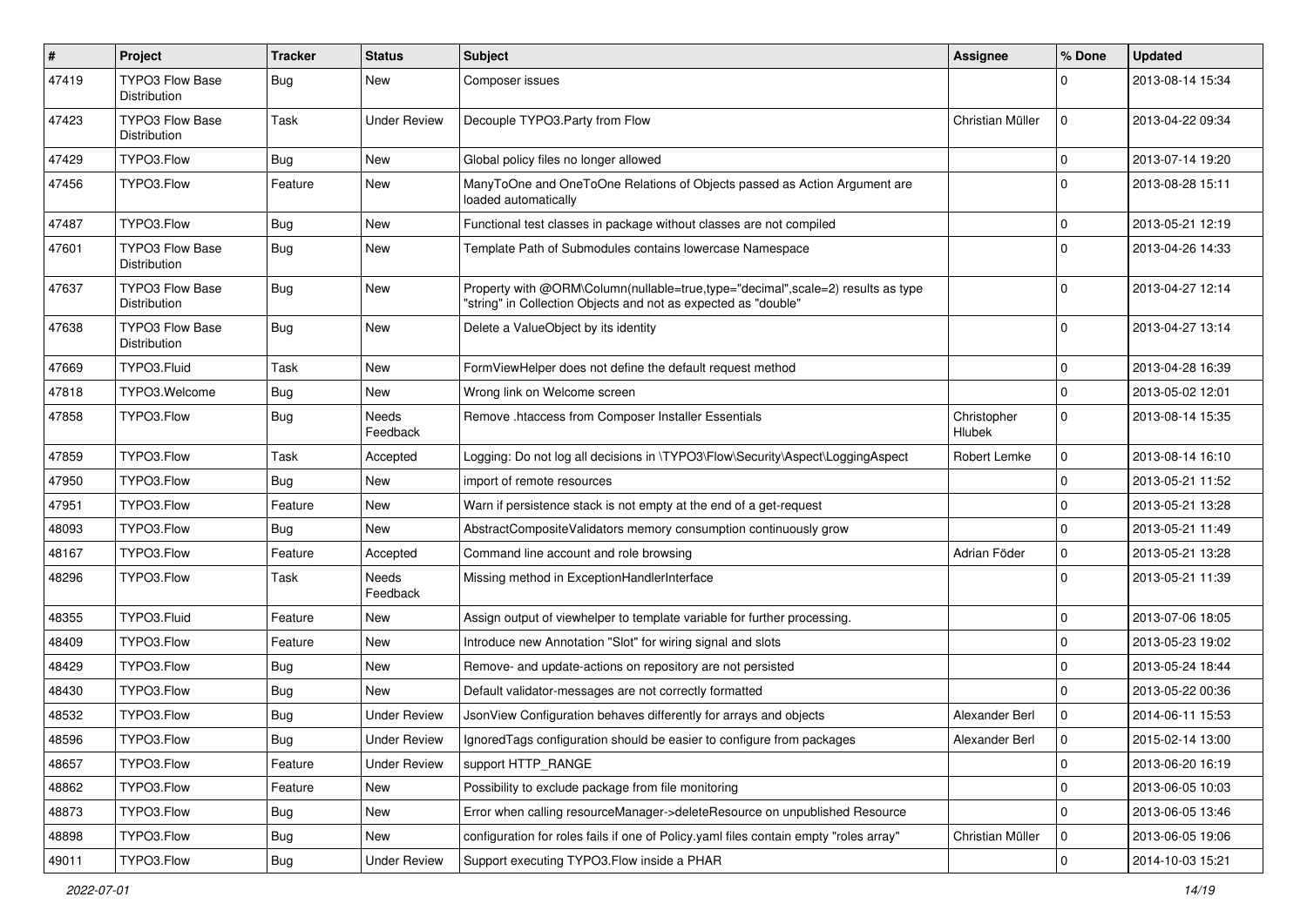| #     | Project                                       | <b>Tracker</b> | <b>Status</b>       | <b>Subject</b>                                                                                                                         | Assignee              | % Done       | <b>Updated</b>   |
|-------|-----------------------------------------------|----------------|---------------------|----------------------------------------------------------------------------------------------------------------------------------------|-----------------------|--------------|------------------|
| 49025 | TYPO3.Flow                                    | Task           | Under Review        | Dynamic locale detection / determination                                                                                               | Adrian Föder          | 0            | 2013-12-28 10:48 |
| 49038 | TYPO3.Fluid                                   | Bug            | New                 | form.select does not select the first item if prependOptionValue is used                                                               |                       | $\Omega$     | 2013-06-11 22:11 |
| 49039 | TYPO3.Flow                                    | Feature        | New                 | RFC: Use PSR-3 logger interface in Flow                                                                                                |                       | $\mathbf 0$  | 2013-07-10 15:19 |
| 49050 | TYPO3.Flow                                    | Feature        | New                 | Allow Subqueries in QueryInterface                                                                                                     |                       | $\mathbf 0$  | 2013-06-12 10:43 |
| 49372 | TYPO3.Flow                                    | <b>Bug</b>     | New                 | ObjectConverter ignores implemented interface when mapping subtype                                                                     |                       | 0            | 2013-06-24 09:24 |
| 49373 | TYPO3.Flow                                    | <b>Bug</b>     | New                 | Methods policy with key "Controllers" is ignored                                                                                       |                       | $\mathbf 0$  | 2013-06-24 10:03 |
| 49423 | TYPO3.Flow                                    | <b>Bug</b>     | New                 | Role name and packageKey are not accessible                                                                                            |                       | $\Omega$     | 2013-09-05 10:26 |
| 49566 | TYPO3.Flow                                    | <b>Bug</b>     | New                 | NULL source values are not handled correctly                                                                                           | Adrian Föder          | $\mathbf 0$  | 2013-07-02 08:21 |
| 49600 | TYPO3.Fluid                                   | <b>Bug</b>     | New                 | f:form tag shown as a HTML on frontend                                                                                                 |                       | $\Omega$     | 2013-12-04 13:04 |
| 49756 | TYPO3.Fluid                                   | Feature        | <b>Under Review</b> | Select values by array key in checkbox viewhelper                                                                                      |                       | $\Omega$     | 2014-03-25 02:40 |
| 49780 | TYPO3.Flow                                    | <b>Bug</b>     | New                 | Roles are not synchronized                                                                                                             |                       | $\mathbf 0$  | 2013-07-08 10:11 |
| 49801 | TYPO3.Flow                                    | <b>Bug</b>     | New                 | TYPO3\Flow\Security\Exception\AccessDeniedException thrown in file<br>TYPO3_Flow_Security_Authorization_AccessDecisionVoterManager.php |                       | $\Omega$     | 2013-07-09 04:53 |
| 49806 | TYPO3.Flow                                    | Task           | Accepted            | Date formatting should care about the time zone                                                                                        | Adrian Föder          | $\mathbf 0$  | 2013-07-09 10:16 |
| 50080 | TYPO3.Flow                                    | <b>Bug</b>     | Needs<br>Feedback   | Broken concept for CLI/Web separation                                                                                                  | Karsten<br>Dambekalns | $\Omega$     | 2013-08-13 08:42 |
| 50115 | TYPO3.Flow                                    | Feature        | <b>Under Review</b> | During the policy loading, we need to take care if class exist                                                                         | Dominique Feyer       | $\Omega$     | 2013-10-04 10:23 |
| 50130 | <b>TYPO3 Flow Base</b><br>Distribution        | <b>Bug</b>     | Needs<br>Feedback   | Different fallback for php.exe on windows                                                                                              |                       | $\Omega$     | 2013-07-21 21:43 |
| 50255 | <b>TYPO3 Flow Base</b><br><b>Distribution</b> | <b>Bug</b>     | New                 | Different collations runnig migrate/update                                                                                             |                       | $\Omega$     | 2013-11-16 23:05 |
| 50262 | TYPO3.Flow                                    | Feature        | New                 | Add Keywords to composer Json                                                                                                          |                       | $\mathbf 0$  | 2013-07-21 22:49 |
| 50342 | TYPO3.Flow                                    | <b>Bug</b>     | New                 | PropertyMapper: Use of interface method before implementation check                                                                    |                       | $\Omega$     | 2013-07-23 16:42 |
| 50382 | TYPO3.Flow                                    | Task           | New                 | Impossible to use arguments in CLI that are added by overriding<br>initializeCommandMethodArguments()                                  |                       | $\Omega$     | 2013-08-19 14:32 |
| 50395 | TYPO3.Flow                                    | Bug            | Accepted            | Route cache caches routes for non dispatchable requests                                                                                | Bastian Waidelich   0 |              | 2013-10-14 12:00 |
| 50869 | TYPO3.Flow                                    | <b>Bug</b>     | New                 | key() invoked on object                                                                                                                |                       | $\Omega$     | 2013-08-07 13:18 |
| 50888 | TYPO3.Fluid                                   | <b>Bug</b>     | <b>Under Review</b> | WSOD by changing name of section and if Fluid caches are generated                                                                     |                       | $\Omega$     | 2014-08-26 15:52 |
| 50901 | TYPO3.Flow                                    | Feature        | New                 | @IgnoreValidation also for class fields                                                                                                |                       | 0            | 2014-02-21 10:01 |
| 51100 | TYPO3.Fluid                                   | Feature        | New                 | Links with absolute URI should have the option of URI Scheme                                                                           |                       | $\mathbf{0}$ | 2013-08-16 12:06 |
| 51120 | TYPO3.Flow                                    | Bug            | New                 | TYPO3\Flow\Core\Booting::buildSubprocessCommand - wrong command if passed<br>more than one parameters                                  |                       | $\Omega$     | 2013-12-11 16:33 |
| 51183 | TYPO3 Flow Base<br>Distribution               | Task           | New                 | CLI improvements                                                                                                                       |                       | 50           | 2015-02-25 17:45 |
| 51188 | TYPO3.Flow                                    | <b>Bug</b>     | New                 | Doctrine does not respect AOP-injected properties                                                                                      |                       | $\mathbf 0$  | 2013-12-07 11:13 |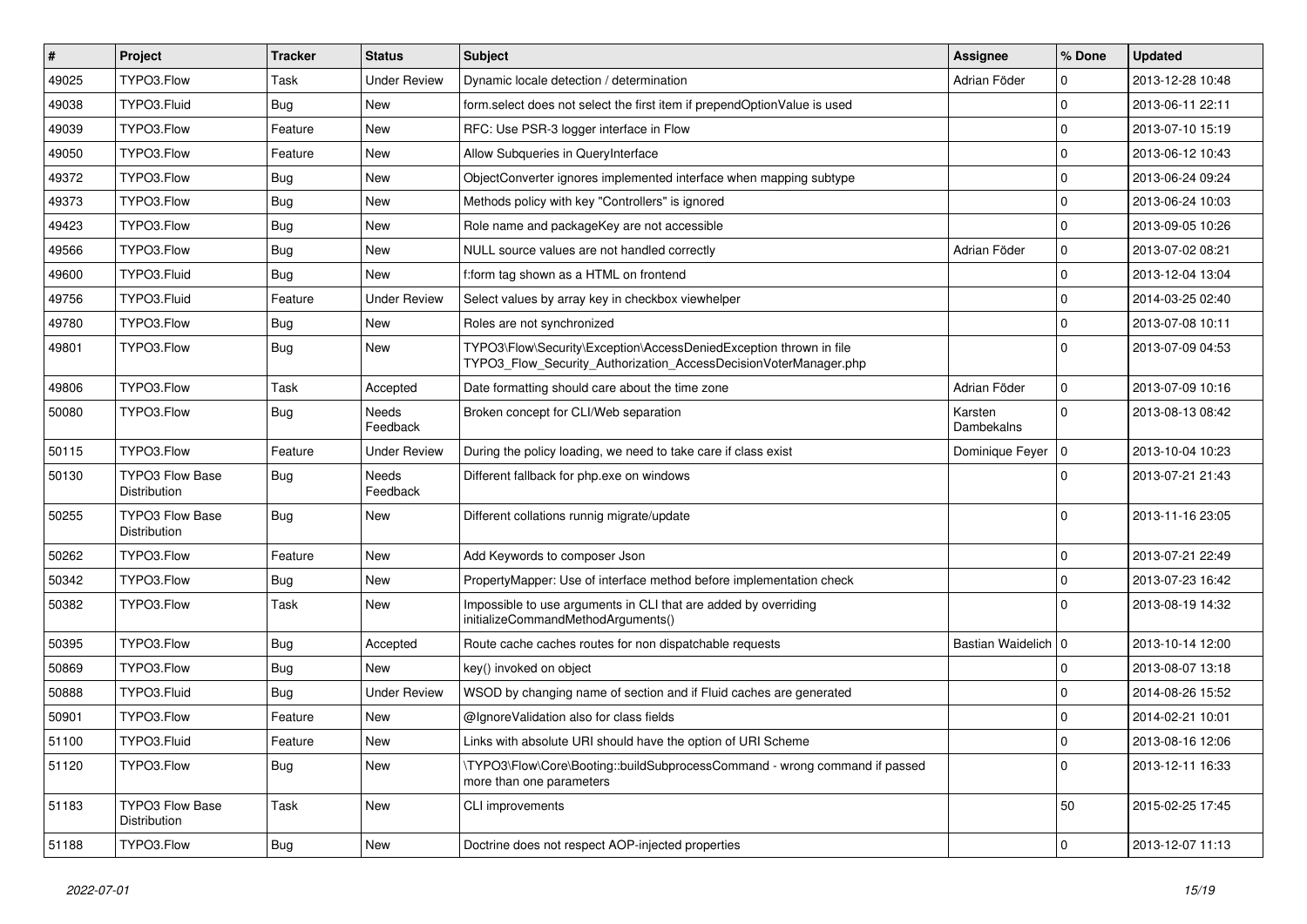| $\vert$ # | Project                                | <b>Tracker</b> | <b>Status</b>       | <b>Subject</b>                                                                                     | Assignee        | % Done         | <b>Updated</b>   |
|-----------|----------------------------------------|----------------|---------------------|----------------------------------------------------------------------------------------------------|-----------------|----------------|------------------|
| 51239     | TYPO3.Fluid                            | <b>Bug</b>     | <b>Under Review</b> | AbstractViewHelper use incorrect method signature for "\$this->systemLogger->log()"                | Adrian Föder    | 0              | 2014-04-11 11:17 |
| 51277     | TYPO3.Fluid                            | Feature        | <b>New</b>          | ViewHelper context should be aware of actual file occurrence                                       |                 | $\mathbf 0$    | 2013-08-23 08:43 |
| 51286     | TYPO3.Flow                             | Task           | New                 | Custom error views should introduce a controller context somehow                                   |                 | $\mathbf 0$    | 2013-08-23 11:24 |
| 51312     | TYPO3.Flow                             | Bug            | New                 | Default php error handler generates warning (when loading<br>TYPO3\Flow\Error\Exception class)     |                 | $\Omega$       | 2013-08-24 16:07 |
| 51459     | TYPO3.Flow                             | Feature        | New                 | Allow catching of particular exceptions on property mapping                                        |                 | 0              | 2013-10-22 13:44 |
| 51489     | TYPO3.Flow                             | <b>Bug</b>     | New                 | Doctrine\Common\Annotations\AnnotationException thrown in file<br>AnnotationException.php          |                 | $\Omega$       | 2014-02-06 10:20 |
| 51530     | TYPO3.Flow                             | Task           | New                 | Improve speed of Files::readDirectoryRecursively using RecursiveDirectoryIterator?                 |                 | 0              | 2013-08-29 19:49 |
| 51676     | TYPO3.Flow                             | Feature        | <b>Under Review</b> | Support of symlinks for Resources                                                                  |                 | 100            | 2015-06-13 12:51 |
| 51704     | TYPO3.Flow                             | <b>Bug</b>     | New                 | TYPO3\Flow\Error\Exception thrown in file ErrorHandler.php                                         |                 | 0              | 2013-09-17 08:42 |
| 51763     | TYPO3.Flow                             | Bug            | New                 | HttpRequest always returns content of the current request                                          |                 | $\Omega$       | 2015-02-20 12:53 |
| 51809     | TYPO3.Flow                             | <b>Bug</b>     | <b>Under Review</b> | Commit "[BUGFIX] Published resources don't support symlinks" produces an fatal error<br>on Windows | Adrian Föder    | 100            | 2015-06-13 12:51 |
| 51811     | TYPO3.Flow                             | Bug            | New                 | Improve session handle when the authenticated account is removed from persitance                   | Dominique Feyer | $\overline{0}$ | 2014-03-27 12:21 |
| 51847     | TYPO3.Flow                             | Bug            | New                 | Overiding controller actions with other required parameter sets results in fatal error.            |                 | $\mathbf 0$    | 2013-09-09 10:54 |
| 51972     | TYPO3.Flow                             | Bug            | New                 | Joins for every deep property constraint make cartesian selection                                  | Adrian Föder    | $\Omega$       | 2013-09-13 10:04 |
| 52005     | TYPO3.Flow                             | <b>Bug</b>     | New                 | TYPO3\Flow\Error\Exception thrown in file ErrorHandler.php                                         |                 | $\mathbf 0$    | 2013-09-14 14:22 |
| 52014     | TYPO3.Flow                             | <b>Bug</b>     | New                 | Migration makes fields NOT NULL even though not true                                               |                 | $\mathbf 0$    | 2013-10-15 18:27 |
| 52185     | TYPO3.Flow                             | Bug            | New                 | PositionalArraySorter should detect recursive dependencies                                         |                 | $\mathbf 0$    | 2013-09-23 13:02 |
| 52280     | TYPO3.Flow                             | Task           | <b>Under Review</b> | Throw Exception if there is an array in PSR-0 autoload                                             |                 | 0              | 2013-10-05 11:30 |
| 52419     | TYPO3.Fluid                            | <b>Bug</b>     | New                 | Wrong PHPDocs notation for default value inline f:translate viewhelper                             |                 | $\Omega$       | 2013-10-01 09:10 |
| 52430     | TYPO3.Flow                             | <b>Bug</b>     | New                 | Cannot convert from UUID to auto-increment ID                                                      |                 | 0              | 2013-10-01 15:48 |
| 52509     | <b>TYPO3 Flow Base</b><br>Distribution | <b>Bug</b>     | New                 | Child-Object's Identifier get's lost on Form-Submission with Validation Error                      |                 | $\Omega$       | 2013-10-03 16:18 |
| 52526     | <b>TYPO3 Flow Base</b><br>Distribution | <b>Bug</b>     | New                 | Unfinished programming of DateTime converter                                                       |                 | $\Omega$       | 2013-10-04 10:36 |
| 52536     | TYPO3.Fluid                            | <b>Bug</b>     | <b>Under Review</b> | Errorclass not set if no property-attribute set                                                    |                 | 0              | 2016-01-06 10:02 |
| 52590     | TYPO3.Flow                             | Feature        | New                 | Provide a way to get the Doctrine QueryBuilder                                                     |                 | $\mathbf 0$    | 2013-10-11 10:39 |
| 52591     | TYPO3.Fluid                            | Bug            | New                 | The Pagination Widget broken for joined objects                                                    |                 | $\mathbf{0}$   | 2013-10-07 21:59 |
| 52640     | TYPO3.Fluid                            | Feature        | <b>Under Review</b> | Create an UnlessViewHelper as opposite to the IfViewHelper                                         | Marc Neuhaus    | $\mathbf 0$    | 2014-08-01 09:02 |
| 52909     | TYPO3.Flow                             | <b>Bug</b>     | New                 | Class Loader fallback to non-proxy hides fatal errors                                              |                 | $\mathbf 0$    | 2013-10-17 11:24 |
| 52938     | <b>TYPO3 Flow Base</b><br>Distribution | <b>Bug</b>     | New                 | Resource stream wrapper doesn't work with foreign package                                          |                 | $\mathbf 0$    | 2013-10-18 10:31 |
| 52945     | TYPO3.Flow                             | <b>Bug</b>     | New                 | Excluded classes should only be excluded from reflection but still autoloaded                      |                 | $\mathbf 0$    | 2013-10-19 12:52 |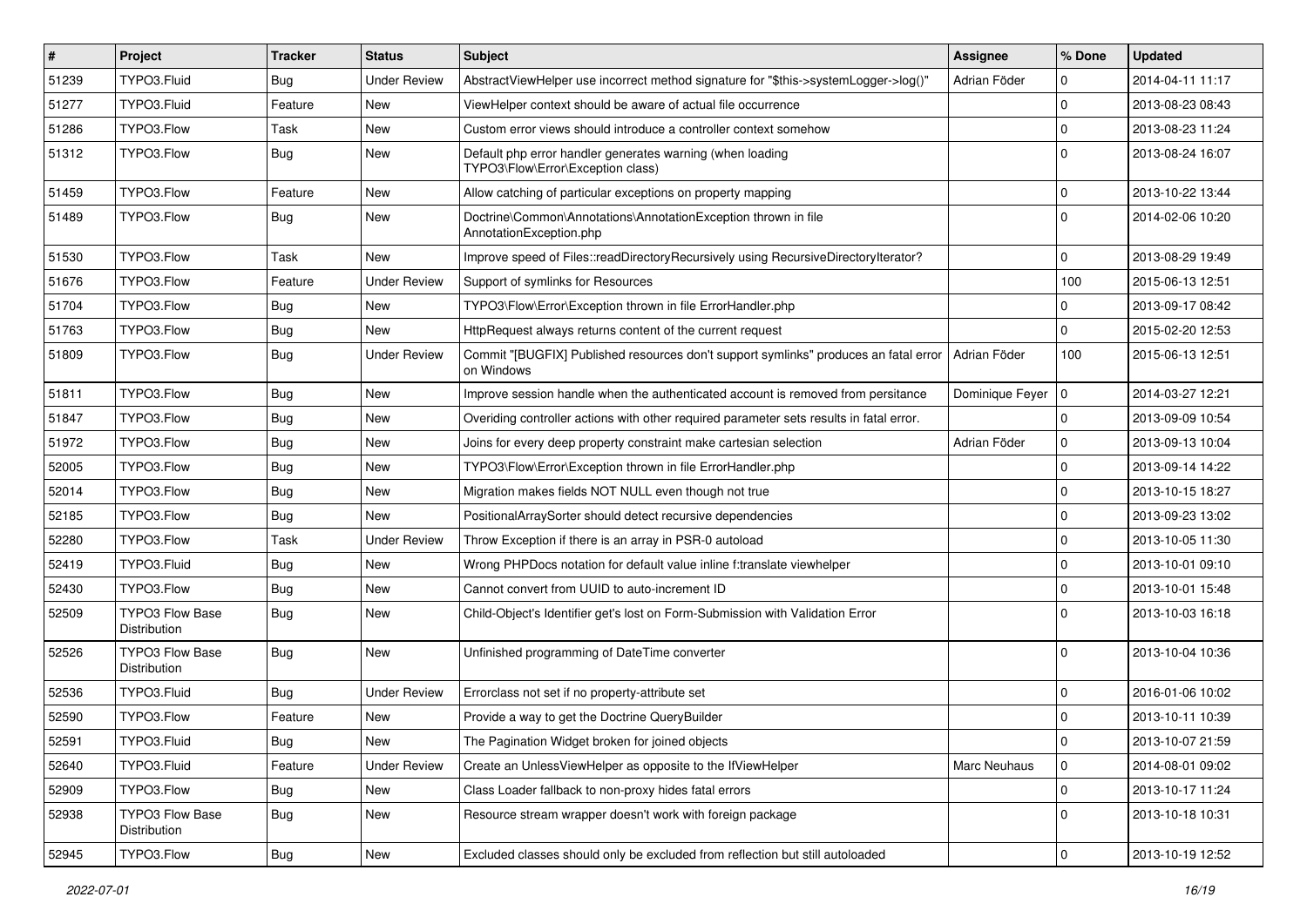| $\vert$ # | Project                                       | <b>Tracker</b> | <b>Status</b>       | Subject                                                                                     | Assignee              | % Done         | <b>Updated</b>   |
|-----------|-----------------------------------------------|----------------|---------------------|---------------------------------------------------------------------------------------------|-----------------------|----------------|------------------|
| 53177     | TYPO3.Flow                                    | Feature        | New                 | entity resource policy value support for `this`                                             |                       | $\mathbf 0$    | 2014-05-20 09:22 |
| 53180     | <b>TYPO3 Flow Base</b><br><b>Distribution</b> | <b>Bug</b>     | New                 | InjectSettings doesnt work on inheritance (Level 2)                                         |                       | $\Omega$       | 2013-11-26 21:46 |
| 53189     | TYPO3.Flow                                    | Bug            | New                 | Blog tutorial no longer works                                                               | <b>Philipp Maier</b>  | $\mathbf 0$    | 2013-10-29 09:50 |
| 53224     | TYPO3.Flow                                    | Bug            | New                 | Constructor in subclass breaks call chain leading to missing identifier / uuid              |                       | $\Omega$       | 2013-10-30 12:06 |
| 53262     | TYPO3.Flow                                    | Bug            | New                 | FileBakend have some race condition                                                         | Dominique Feyer       | $\overline{0}$ | 2013-11-01 10:48 |
| 53350     | TYPO3.Flow                                    | Bug            | Accepted            | Trying to create a Link in an Template in CLI Context should provide a helpful<br>exception | Bastian Waidelich   0 |                | 2013-11-05 15:00 |
| 53533     | TYPO3.Flow                                    | Bug            | New                 | Class reflection assumes reverse PSR-0, can lead to fail in autoloader                      |                       | $\mathbf 0$    | 2013-11-11 21:05 |
| 53620     | TYPO3.Flow                                    | <b>Bug</b>     | New                 | Move Classes/TYPO3/Flow/Composer to own Package                                             |                       | $\Omega$       | 2014-01-01 16:02 |
| 53790     | <b>TYPO3 Flow Base</b><br>Distribution        | <b>Bug</b>     | New                 | Translation handling in Flashmessages is inconsistent to Validation errors                  |                       | $\Omega$       | 2013-11-20 10:46 |
| 53806     | TYPO3.Fluid                                   | Bug            | <b>Under Review</b> | Paginate widget maximumNumberOfLinks rendering wrong number of links                        | Bastian Waidelich   0 |                | 2014-06-18 12:13 |
| 53851     | TYPO3.Flow                                    | Bug            | New                 | TYPO3\Flow\Core\Booting\Exception\SubProcessException thrown in file Scripts.php            |                       | $\mathbf 0$    | 2014-01-01 00:00 |
| 53961     | TYPO3 Flow Base<br>Distribution               | Bug            | New                 | Composer installer scripts create a .Packages folder                                        |                       | $\Omega$       | 2013-11-28 13:06 |
| 53971     | TYPO3.Kickstart                               | Feature        | New                 | Login functionality                                                                         |                       | $\mathbf 0$    | 2013-12-16 10:39 |
| 54037     | TYPO3.Flow                                    | Feature        | <b>Under Review</b> | JsonView accepts encoding options                                                           |                       | $\mathbf 0$    | 2014-12-14 11:46 |
| 54046     | TYPO3.Flow                                    | Bug            | New                 | Removal of ValueObjects from a ManyToMany relationship is not possible                      |                       | $\mathbf 0$    | 2015-02-05 11:01 |
| 54146     | TYPO3.Flow                                    | Bug            | New                 | Different sorting of arguments in ACL Patterns doesnt work                                  | Christian Müller      | $\mathbf 0$    | 2013-12-02 19:23 |
| 54181     | TYPO3.Flow                                    | Bug            | New                 | Use date_default_timezone_get() instead of ini_get('date.timezone')                         |                       | $\mathbf 0$    | 2015-06-01 18:54 |
| 54195     | TYPO3.Fluid                                   | Task           | New                 | Rename and move FormViewHelper's errorClass value, currently 'f3-form-error'                | Adrian Föder          | $\mathbf 0$    | 2014-02-15 12:19 |
| 54284     | TYPO3.Fluid                                   | Bug            | New                 | Default Option for Switch/Case VH                                                           |                       | $\Omega$       | 2013-12-08 14:28 |
| 54373     | <b>TYPO3 Flow Base</b><br>Distribution        | Task           | New                 | Rename Arrays::removeEmptyElementsRecursively to<br>removeNullElementsRecursively           |                       | $\Omega$       | 2013-12-13 09:35 |
| 54381     | TYPO3.Flow                                    | <b>Bug</b>     | New                 | TYPO3\Flow\Core\Booting\Exception\SubProcessException thrown in file Scripts.php            |                       | $\mathbf 0$    | 2014-02-06 11:14 |
| 54403     | <b>TYPO3 Flow Base</b><br><b>Distribution</b> | Bug            | New                 | Resources remade when parent record updated                                                 |                       | $\Omega$       | 2013-12-13 22:39 |
| 54446     | TYPO3.Flow                                    | <b>Bug</b>     | <b>New</b>          | Cache filebackend 'include_once'                                                            |                       | $\mathbf 0$    | 2014-01-29 15:22 |
| 54451     | TYPO3.Flow                                    | Bug            | New                 | No functionality at Apache environments with suexec                                         |                       | $\overline{0}$ | 2014-01-01 18:22 |
| 54458     | TYPO3.Flow                                    | <b>Bug</b>     | New                 | Missing Version Number in packages                                                          |                       | $\mathbf 0$    | 2013-12-28 18:13 |
| 54549     | TYPO3.Flow                                    | <b>Bug</b>     | New                 | PackageManager::createPackage is incompatible to PackageManagerInterface                    |                       | $\mathbf 0$    | 2013-12-21 14:42 |
| 54589     | TYPO3.Flow                                    | <b>Bug</b>     | New                 | Role parent is not removed from roles MM table                                              |                       | $\pmb{0}$      | 2013-12-24 15:32 |
| 54593     | TYPO3 Flow Base<br>Distribution               | <b>Bug</b>     | New                 | ini_get return value has changed for PHP >=5.3.0 -> changed check-implementation<br>needed! |                       | $\mathbf 0$    | 2013-12-25 02:48 |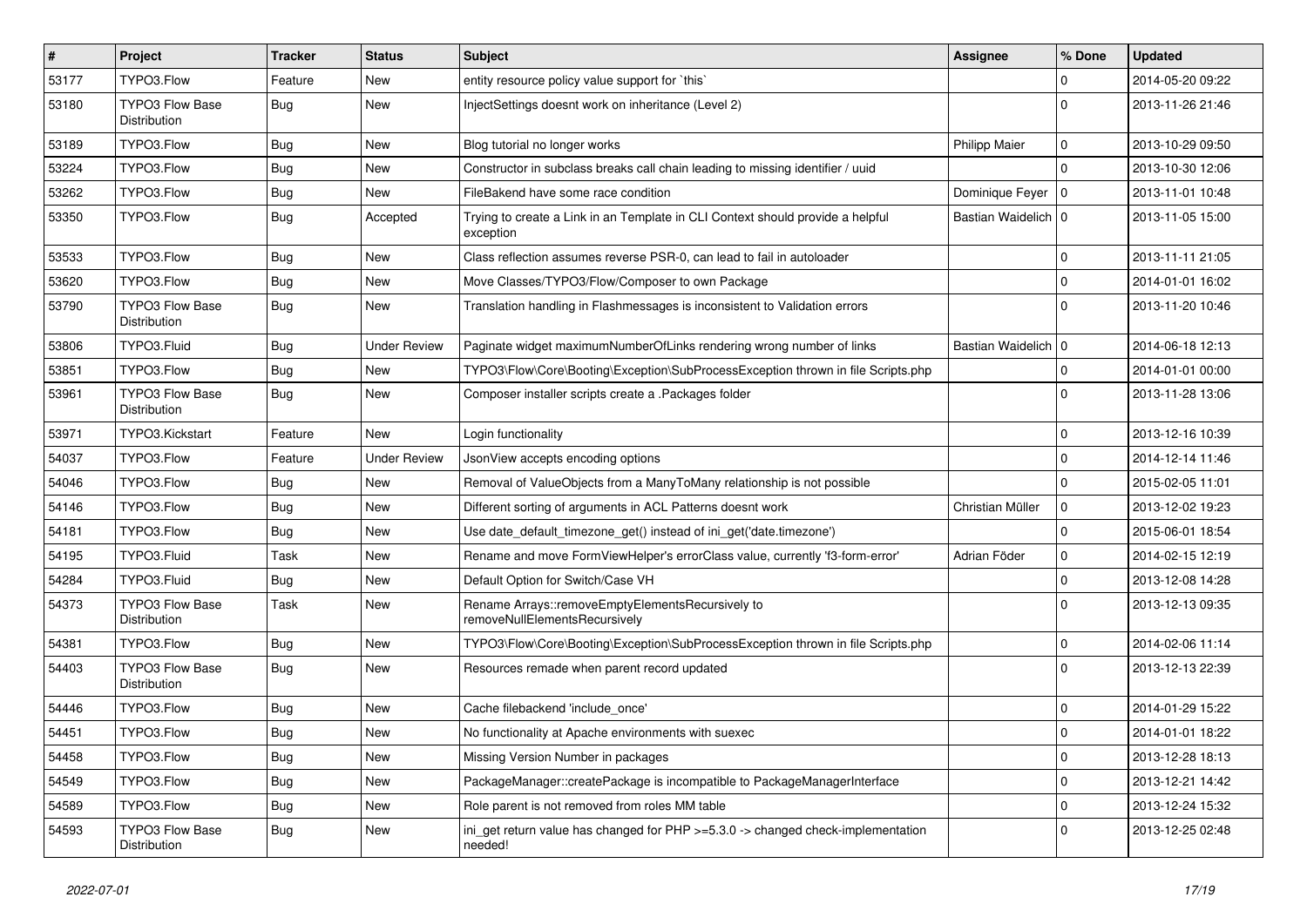| $\sharp$ | Project                                | <b>Tracker</b> | <b>Status</b>       | <b>Subject</b>                                                                                                       | Assignee               | % Done      | <b>Updated</b>   |
|----------|----------------------------------------|----------------|---------------------|----------------------------------------------------------------------------------------------------------------------|------------------------|-------------|------------------|
| 54744    | TYPO3.Flow                             | <b>Bug</b>     | New                 | System.log contains many NOTICE Flow The argument "workspace" declared in<br>pointcut does not exist in method TYPO3 |                        | 0           | 2014-02-12 09:07 |
| 55008    | TYPO3.Fluid                            | Bug            | <b>Under Review</b> | Interceptors should be used in Partials                                                                              | Christian Müller       | 0           | 2014-01-15 08:44 |
| 55199    | TYPO3.Flow                             | Feature        | New                 | Avoid Buffering of Shell output                                                                                      |                        | $\Omega$    | 2014-03-31 12:34 |
| 55306    | TYPO3.Flow                             | Bug            | <b>Under Review</b> | Filenames should not exceed 255 characters                                                                           | Christian Müller       | $\mathbf 0$ | 2015-10-04 21:35 |
| 55719    | TYPO3.Flow                             | Feature        | New                 | Support additional Resource Folders                                                                                  |                        | $\mathbf 0$ | 2014-02-06 11:38 |
| 55793    | TYPO3.Flow                             | Feature        | <b>Under Review</b> | Add Support for groupBy                                                                                              | Kerstin<br>Huppenbauer | $\Omega$    | 2014-09-02 09:38 |
| 55831    | TYPO3.Flow                             | Feature        | New                 | Different scenarios for session settings                                                                             |                        | $\mathbf 0$ | 2014-02-10 11:21 |
| 55870    | TYPO3.Flow                             | Feature        | New                 | Enhance f:form.textfield or add a f:form.datefield VH with enhanced validation and<br>propertymapping                | Christian Müller       | $\mathbf 0$ | 2014-04-15 12:32 |
| 55937    | TYPO3.Flow                             | <b>Bug</b>     | New                 | FlashMessage queue is lost                                                                                           |                        | 0           | 2014-02-12 17:03 |
| 55953    | TYPO3.Flow                             | Task           | New                 | Repair and streamline ValueObject support                                                                            |                        | 50          | 2015-02-16 00:30 |
| 55954    | TYPO3.Flow                             | <b>Bug</b>     | New                 | Associations to ValueObjects should not be cascade all'd                                                             |                        | 0           | 2015-02-05 11:00 |
| 55957    | TYPO3.Flow                             | Task           | New                 | RFC: Optimize AOP proxies                                                                                            |                        | $\mathbf 0$ | 2014-02-28 14:44 |
| 55958    | TYPO3.Flow                             | Task           | New                 | RFC: Use PHP 5.4 closure features for direct ObjectAccess                                                            |                        | $\mathbf 0$ | 2014-02-13 14:30 |
| 56036    | TYPO3.Flow                             | Feature        | New                 | Optimize autoloading                                                                                                 |                        | $\mathbf 0$ | 2014-03-03 11:15 |
| 56074    | TYPO3 Flow Base<br>Distribution        | <b>Bug</b>     | New                 | Parse errors cause meaningless Flow exception messages.                                                              | Adrian Föder           | $\mathbf 0$ | 2014-02-18 14:14 |
| 56107    | TYPO3.Flow                             | <b>Bug</b>     | New                 | Property mapping configuration only supports one wildcard at a time                                                  |                        | 0           | 2014-02-19 10:33 |
| 56237    | TYPO3.Fluid                            | Task           | New                 | in-line (Condition) ViewHelpers should not evaluate on parsing                                                       |                        | $\mathbf 0$ | 2014-02-24 13:47 |
| 56486    | TYPO3.Flow                             | Feature        | New                 | Optimize the ObjectManager for performance                                                                           |                        | $\mathbf 0$ | 2014-03-04 17:33 |
| 56544    | TYPO3.Flow                             | Bug            | New                 | FLOW Exception on tar package inclusion via composer                                                                 |                        | $\mathbf 0$ | 2014-03-20 14:38 |
| 56555    | TYPO3.Kickstart                        | Bug            | New                 | Kickstart creates wrong labels in New.html                                                                           |                        | 0           | 2014-03-04 21:33 |
| 56556    | TYPO3.Flow                             | Feature        | New                 | support hasProperty and isProperty                                                                                   |                        | $\mathbf 0$ | 2014-04-08 00:34 |
| 56573    | TYPO3.Flow                             | Bug            | New                 | Converting by Flow\Identity                                                                                          |                        | $\mathbf 0$ | 2014-04-09 13:10 |
| 56601    | TYPO3.Flow                             | Bug            | Under Review        | PersistenceManager wrong handling of ORM\ld                                                                          |                        | 0           | 2015-02-16 17:56 |
| 56602    | TYPO3.Flow                             | Major Feature  | New                 | Handling Of Multi Identity Entities                                                                                  |                        | $\Omega$    | 2014-04-09 13:10 |
| 56639    | TYPO3.Flow                             | Feature        | New                 | Implement "getPrivateStorageUriByResource()" for recieving (image-) file URIs                                        | Robert Lemke           | 0           | 2014-03-07 10:06 |
| 56744    | TYPO3.Flow                             | Feature        | New                 | stay logged in                                                                                                       |                        | $\mathbf 0$ | 2014-03-27 12:17 |
| 56856    | TYPO3.Flow                             | <b>Bug</b>     | <b>Under Review</b> | Fix StandardView Template                                                                                            |                        | $\mathbf 0$ | 2015-02-25 11:25 |
| 56859    | <b>TYPO3 Flow Base</b><br>Distribution | Bug            | New                 | PHP Warning: TYPO3_Flow_Error_Exception.php not present in Data/Temporary                                            |                        | $\mathbf 0$ | 2014-03-13 10:30 |
| 56916    | TYPO3.Flow                             | Feature        | New                 | Support PATCH request method as of RFC5789                                                                           |                        | $\mathbf 0$ | 2014-03-14 16:50 |
| 57374    | TYPO3.Flow                             | Bug            | New                 | Persisted entities saved in session are not resolved                                                                 |                        | $\mathbf 0$ | 2014-04-03 09:43 |